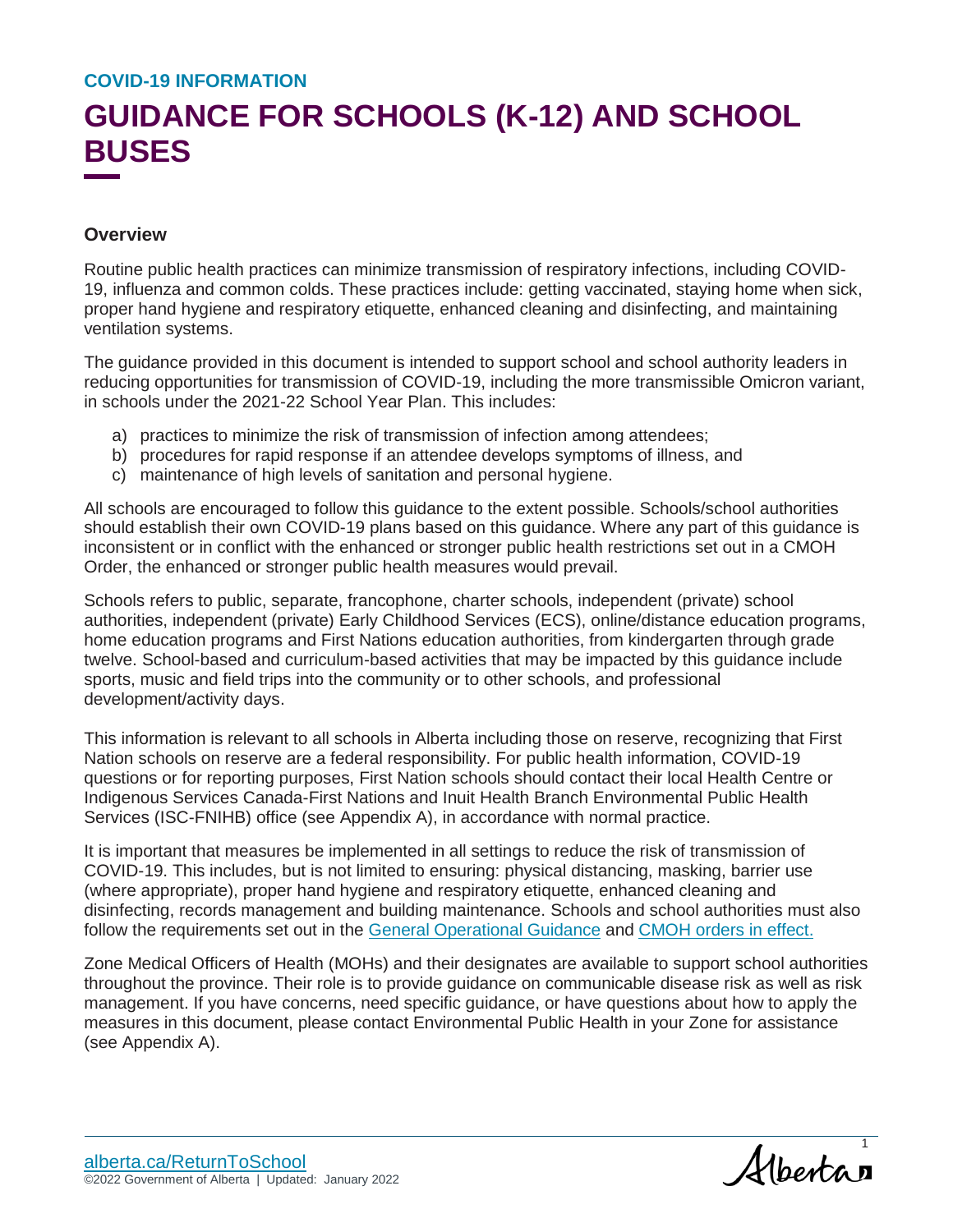## **GUIDANCE FOR SCHOOLS (K-12) AND SCHOOL BUSES**

### **COVID-19 Risk Mitigation**

| <b>Vaccination</b>                       | ٠         | All Albertans aged 5 and older are eligible for a COVID-19 vaccine.                                                                                                                                                                                                                                                                                                                                                        |
|------------------------------------------|-----------|----------------------------------------------------------------------------------------------------------------------------------------------------------------------------------------------------------------------------------------------------------------------------------------------------------------------------------------------------------------------------------------------------------------------------|
|                                          | $\bullet$ | Vaccines provide a significant level of protection against severe<br>outcomes from COVID-19. Two doses of the COVID-19 vaccine plus a<br>booster, when appropriate, have been shown to be highly protective<br>against infection, and most importantly against severe disease.                                                                                                                                             |
|                                          |           | Due to the recent timing of the vaccine approval for children aged 5 to<br>11 years old, it is expected that vaccine uptake and the subsequent<br>protective effects of vaccine may take time for this age group. It is<br>important that those around them, including parents/guardians, older<br>students and school staff, receive the vaccine in order to reduce<br>community transmission and protect this age group. |
|                                          | ٠         | For more information, please visit alberta.ca/covid19-vaccine.                                                                                                                                                                                                                                                                                                                                                             |
| <b>General Building</b><br><b>Safety</b> | $\bullet$ | HVAC systems should be maintained in accordance with manufacturer<br>operational guidelines. For more information on building ventilation,<br>please refer to the General Operational Guidance and School Indoor<br><b>Air Quality (IAQ) - Mechanical Ventilation in Schools</b><br>(albertahealthservices.ca).                                                                                                            |
|                                          |           | The use of portable HEPA filters should be considered only with<br>$\circ$<br>the advice of professional experts in the ventilation field.                                                                                                                                                                                                                                                                                 |
|                                          |           | Schools should have procedures that outline hand hygiene<br>requirements:                                                                                                                                                                                                                                                                                                                                                  |
|                                          |           | Hand hygiene frequency should be based on activity (e.g.,<br>$\circ$<br>entering/leaving school or classroom, boarding/exiting the bus,<br>changing activities, before and after using shared equipment,<br>before and after eating, putting on/removing a mask, after using<br>washrooms, etc.)                                                                                                                           |
|                                          |           | Handwashing with soap and water where possible is very effective.<br>$\circlearrowright$                                                                                                                                                                                                                                                                                                                                   |
|                                          |           | Hand sanitizer containing at least 60% alcohol should be placed in<br>$\circ$<br>convenient locations throughout the school where soap and water<br>may not be available, such as in entrances, exits and near high<br>touch surfaces. If parents have questions about their child using<br>alcohol-based hand sanitizer they should contact their school<br>administration to discuss potential alternatives.             |
|                                          |           | Hand sanitizer can cause serious harm if ingested. Keep out of<br>O<br>reach of younger children/students, supervise them during use and<br>place hand sanitizer in monitored areas.                                                                                                                                                                                                                                       |
|                                          |           | Schools should have procedures that outline cleaning requirements:                                                                                                                                                                                                                                                                                                                                                         |
|                                          |           | Increase frequency of cleaning (removing visible dirt) and<br>$\circ$<br>disinfection (killing germs) of high-touch areas and equipment                                                                                                                                                                                                                                                                                    |

Albertan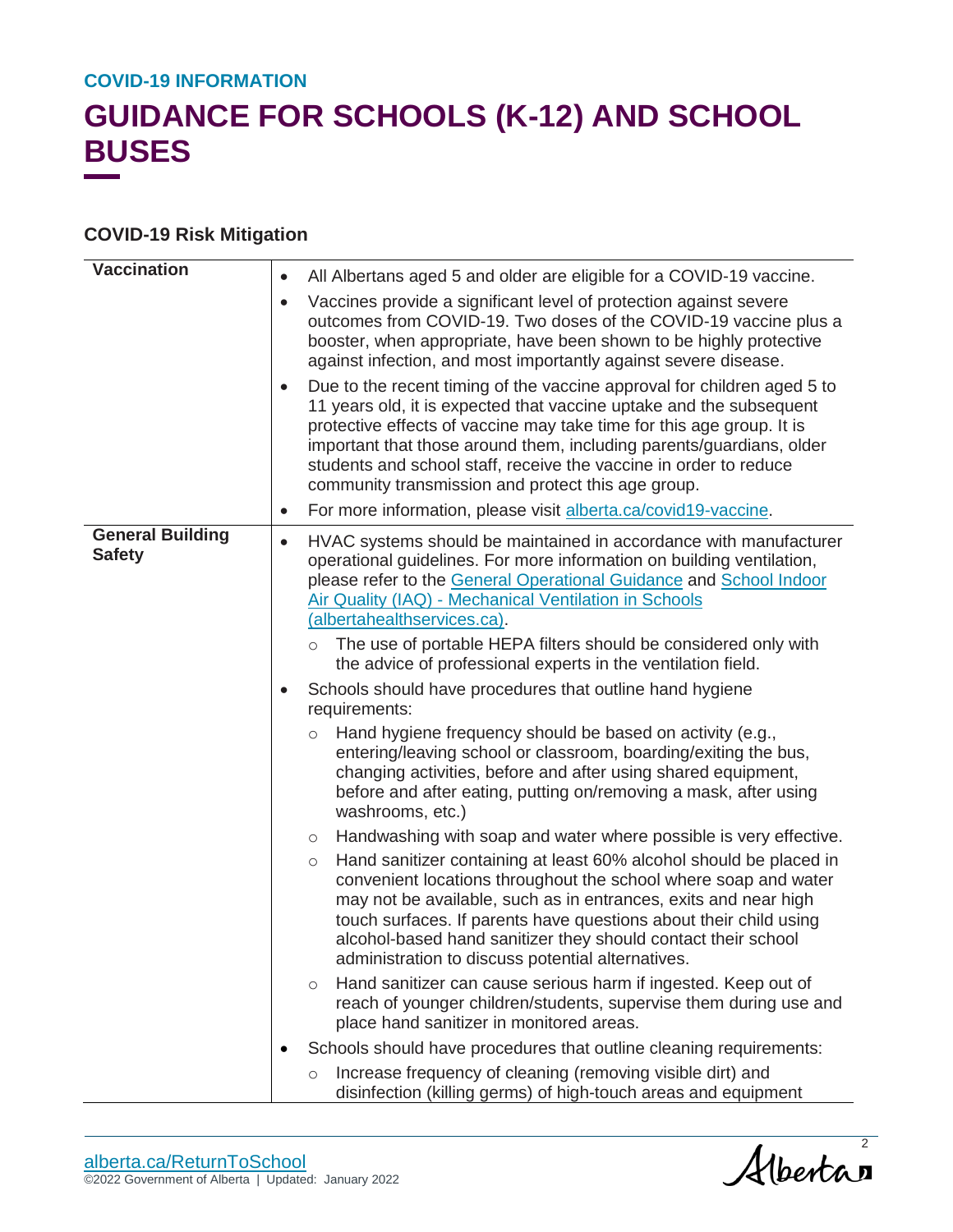|                  |           | (e.g., desks, doorknobs, handrails, microwave ovens, vending<br>machines, etc.) inside and outside classrooms.                                                                                                                                                                                                                                                                           |
|------------------|-----------|------------------------------------------------------------------------------------------------------------------------------------------------------------------------------------------------------------------------------------------------------------------------------------------------------------------------------------------------------------------------------------------|
|                  | $\circ$   | Common area surfaces should be cleaned and disinfected<br>frequently throughout the day.                                                                                                                                                                                                                                                                                                 |
|                  | $\circ$   | Student contact surfaces (e.g., desks and equipment) should be<br>cleaned and disinfected between each student/user. Restrict<br>sharing of supplies as much as possible.                                                                                                                                                                                                                |
|                  | O         | Students should be provided with an area to store personal items.<br>Individual assigned lockers may be used. Follow general guidance<br>for cleaning and minimize crowding around lockers.                                                                                                                                                                                              |
|                  | $\circ$   | Disinfectants used must have a Drug Information Number (DIN)<br>and a broad-spectrum virucidal claim OR a virucidal claim against<br>non-enveloped viruses or coronaviruses. Alternatively, 1000 ppm<br>bleach solution can be used.                                                                                                                                                     |
|                  |           | $\circ$ Follow the instructions on the product label to disinfect effectively.                                                                                                                                                                                                                                                                                                           |
|                  | $\circ$   | More information on cleaning and disinfection can be accessed in<br>the General Operational Guidance. Further recommendations are<br>available in the AHS COVID-19 public health recommendations for<br>environmental cleaning of public facilities.                                                                                                                                     |
|                  | $\bullet$ | Water fountains can remain open. Mouthpieces of drinking fountains<br>are not a major source of virus transmission and require regular<br>cleaning according to manufacturer recommendations.                                                                                                                                                                                            |
|                  | $\bullet$ | Use hand hygiene before and after handling items, including paper<br>tests and assignments.                                                                                                                                                                                                                                                                                              |
|                  | $\bullet$ | Items that cannot be cleaned or disinfected between routine use (e.g.,<br>paper books) can be stored for 24 hours.                                                                                                                                                                                                                                                                       |
|                  | $\bullet$ | Additional Alberta Health Services resources:                                                                                                                                                                                                                                                                                                                                            |
|                  |           | o AHS Infection Prevention & Control posters                                                                                                                                                                                                                                                                                                                                             |
|                  | $\circ$   | Hand Washing Posters (AHS)                                                                                                                                                                                                                                                                                                                                                               |
|                  |           | Poster 1<br>٠<br>Poster <sub>2</sub>                                                                                                                                                                                                                                                                                                                                                     |
|                  | $\circ$   | How to Hand Wash (AHS) poster                                                                                                                                                                                                                                                                                                                                                            |
|                  | $\circ$   | How to use alcohol-based hand rub/sanitizer (AHS) poster                                                                                                                                                                                                                                                                                                                                 |
| <b>Screening</b> | $\bullet$ | Before leaving home, staff (including substitute teachers),<br>children/students, visitors, and volunteers who will access the school<br>for work or education, are expected to self-screen for symptoms each<br>day that they enter the school using the applicable checklist for their<br>age group (Child Alberta Health Daily Checklist or Adult Alberta Health<br>Daily Checklist). |

Albertas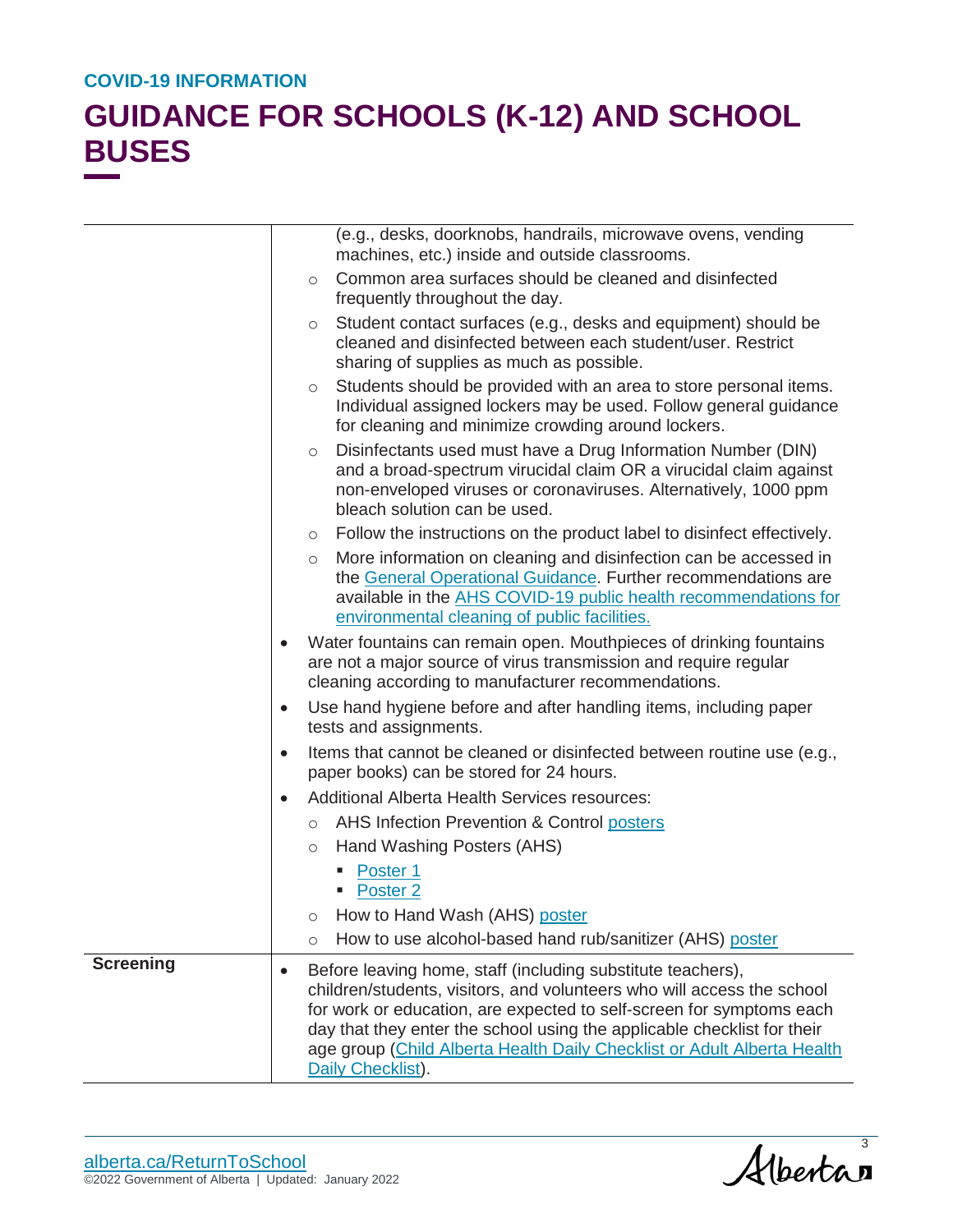|                                     | $\bullet$ | Parents and children/students should be provided a copy of the<br>screening checklist. This can be a hard copy or a link to the digital<br>copy of the screening checklist.                                                                                                                                                                                                                                                                                             |
|-------------------------------------|-----------|-------------------------------------------------------------------------------------------------------------------------------------------------------------------------------------------------------------------------------------------------------------------------------------------------------------------------------------------------------------------------------------------------------------------------------------------------------------------------|
|                                     | $\bullet$ | Schools should have copies of the daily checklists available for visitors<br>to the school.                                                                                                                                                                                                                                                                                                                                                                             |
|                                     | $\bullet$ | Although health screening of staff, students and visitors is required,<br>there is no requirement for verification or the collection and retention of<br>formal records.                                                                                                                                                                                                                                                                                                |
|                                     | $\bullet$ | Schools should keep records of children's known pre-existing medical<br>conditions. If a child develops symptoms that could be caused by<br>either COVID-19 or by a known pre-existing condition (e.g., allergies),<br>the child should be tested at least once for COVID-19 to confirm that it<br>is not the source of their symptoms before entering or returning to<br>school.                                                                                       |
|                                     | $\bullet$ | Written confirmation by a physician that a student or staff member's<br>symptoms are due to a chronic illness is not necessary. Repeat testing<br>may be done especially if the nature of the symptom changes (e.g., a<br>chronic cough worsens).                                                                                                                                                                                                                       |
|                                     | $\bullet$ | Anyone who reports symptoms should be directed to stay home, seek<br>health care advice as appropriate (e.g., call Health Link 811, or their<br>primary health care practitioner, or 911 for emergency response), and<br>fill out the AHS Online Self-Assessment tool to determine if they<br>should access a PCR test. If a PCR test is not recommended they may<br>conduct an at-home rapid test. For more information refer to the rapid<br>testing at home website. |
|                                     | ٠         | Signs should be posted reminding persons not to enter if they have<br>COVID-19 symptoms, even if symptoms resemble a mild cold.                                                                                                                                                                                                                                                                                                                                         |
| <b>Cohorting in</b><br>Kindergarten | $\bullet$ | A cohort is defined as a group of students and/or staff who remain<br>together.                                                                                                                                                                                                                                                                                                                                                                                         |
| <b>Through Grade 6</b>              | $\bullet$ | Students in kindergarten through grade 6 are to remain in cohorts<br>wherever possible. Typically a cohort in a school will be a class.                                                                                                                                                                                                                                                                                                                                 |
|                                     |           | Limit the number of cohorts that students in kindergarten through<br>grade 6 are involved in.                                                                                                                                                                                                                                                                                                                                                                           |
|                                     | $\bullet$ | The size of the cohort will depend on the physical space of the<br>classroom or learning setting. In very small schools (e.g., equivalent to<br>a single class size), the school may be considered one cohort.                                                                                                                                                                                                                                                          |
|                                     | $\bullet$ | For the purposes of minimizing exposure, consider limiting the number<br>of individuals in a room that allows for physical distancing (i.e., fewer<br>students in a smaller room and more students in a larger room).                                                                                                                                                                                                                                                   |

Albertan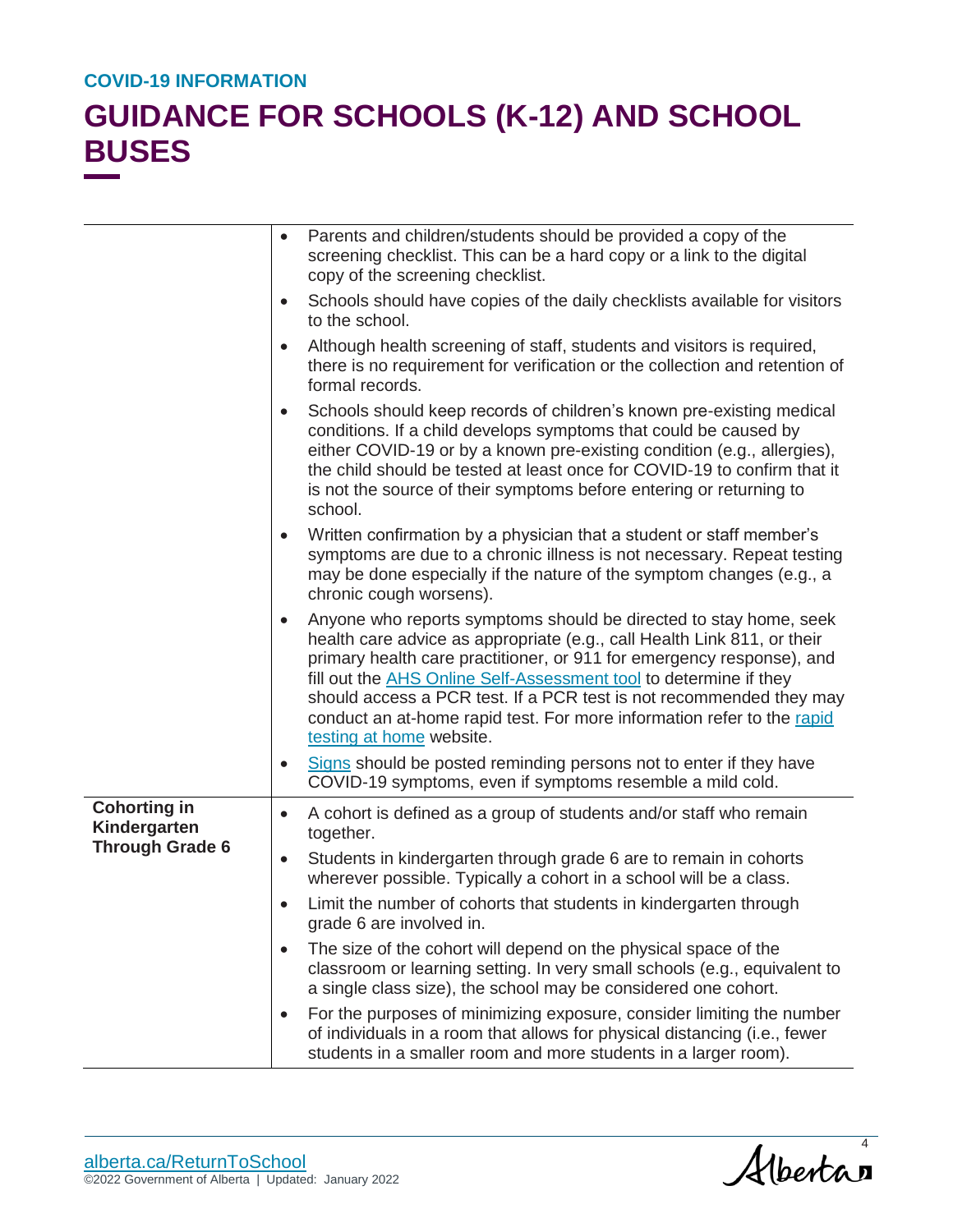|                            | $\bullet$ | Cohorting should be maintained during activities outside the<br>classroom, such as recess and lunch breaks. If students from two<br>different cohorts wish to socialize, they should remain 2 metres apart.                                                                                                                                                                                                                                                                                                                               |
|----------------------------|-----------|-------------------------------------------------------------------------------------------------------------------------------------------------------------------------------------------------------------------------------------------------------------------------------------------------------------------------------------------------------------------------------------------------------------------------------------------------------------------------------------------------------------------------------------------|
|                            | $\bullet$ | If two or more people from different cohorts are required to come<br>within 2 metres of one another for the purposes of instruction, practice<br>or undertaking examinations, additional protections should be<br>instituted. Consider using engineering controls such as plexiglass<br>barriers or partitions that extend across breathing zones and are made<br>of materials that can be cleaned and disinfected between users, or<br>administrative controls such as adapting the activity to minimize or<br>eliminate close contacts. |
|                            | ٠         | Teachers who regularly interact within 2 metres of students in their<br>class are considered part of the cohort. If teachers interact with more<br>than one group of students without distancing, they are part of multiple<br>cohorts.                                                                                                                                                                                                                                                                                                   |
|                            | ٠         | As much as operationally possible, limit the number of classroom<br>cohorts that teachers belong to.                                                                                                                                                                                                                                                                                                                                                                                                                                      |
|                            | $\bullet$ | If a teacher or staff member does not interact within 2 metres of<br>students in their classes, they would not be considered part of the<br>cohort.                                                                                                                                                                                                                                                                                                                                                                                       |
|                            | $\bullet$ | Teachers/staff should not be in a cohort with each other, unless it is<br>required for operational purposes. (i.e., a teacher and a teacher's<br>assistant who work with the same classroom cohort).                                                                                                                                                                                                                                                                                                                                      |
| <b>Physical Distancing</b> | $\bullet$ | Schools should institute controls to promote physical distancing as<br>much as possible between all students/staff in areas inside and<br>outside of the classroom, including hallways, washrooms and common<br>areas. This may include:                                                                                                                                                                                                                                                                                                  |
|                            |           | Staggering start and end times for classes to avoid crowded<br>$\circ$<br>entrances or exits and hallways.                                                                                                                                                                                                                                                                                                                                                                                                                                |
|                            |           | Posting signs and marking floors with arrows to control the flow of<br>$\circ$<br>traffic.                                                                                                                                                                                                                                                                                                                                                                                                                                                |
|                            |           | Removing and restaging seating in public areas to prevent<br>O<br>gathering.                                                                                                                                                                                                                                                                                                                                                                                                                                                              |
|                            |           | Considering limiting bathroom occupancy to support physical<br>$\circ$<br>distancing.                                                                                                                                                                                                                                                                                                                                                                                                                                                     |
|                            | $\bullet$ | It is still recommended to maintain physical distancing within a cohort<br>whenever possible to minimize the risk for disease transmission (i.e.,<br>spacing between desks). Students are not expected to sit at their<br>desks for the duration of the day.                                                                                                                                                                                                                                                                              |
|                            |           | If 2 metres spacing cannot be arranged between desks/tables, the<br>$\circ$<br>greatest possible spacing is recommended. Students should be                                                                                                                                                                                                                                                                                                                                                                                               |

Albertan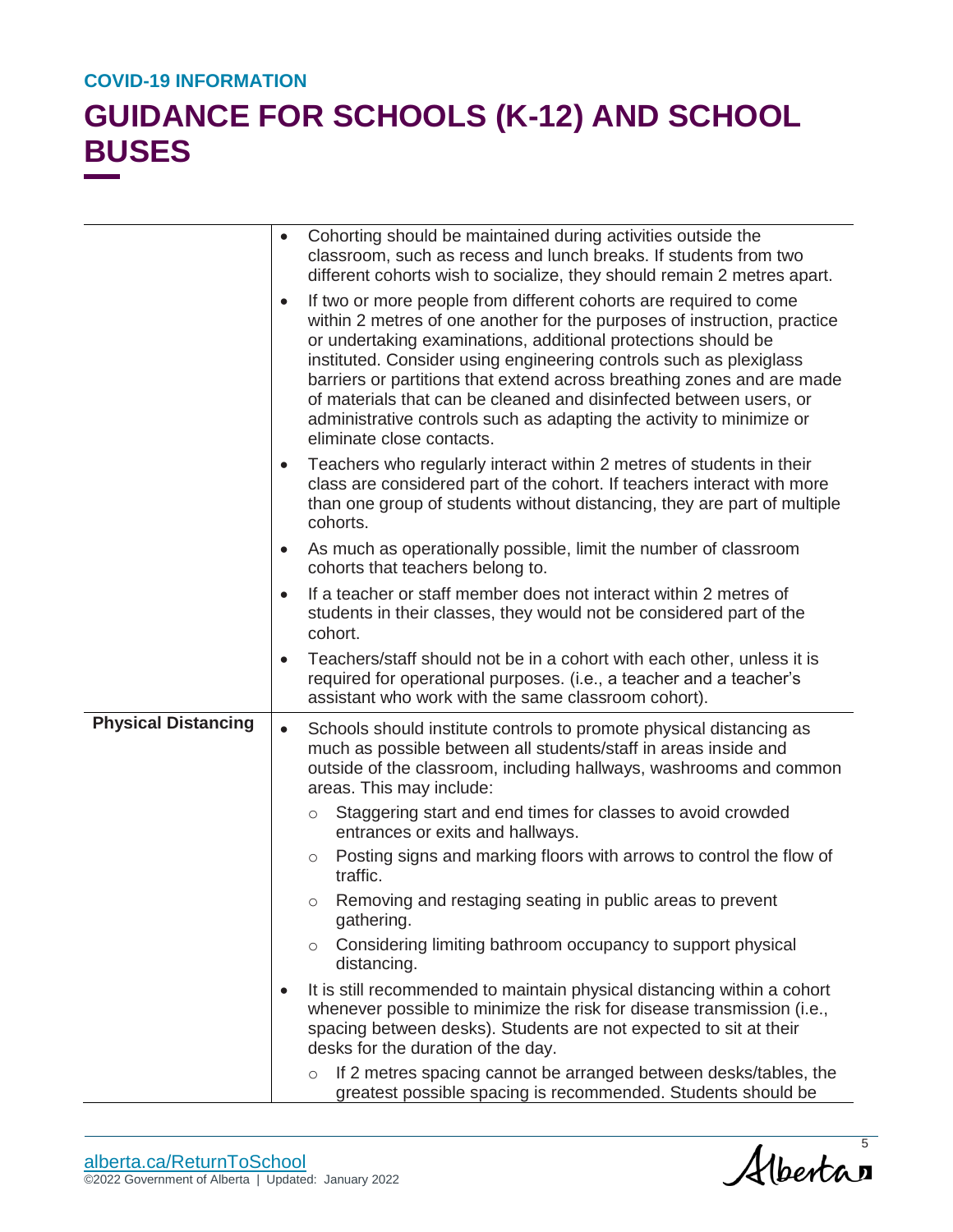|              | arranged so they are not facing each other (e.g., arranged in rows<br>rather than in small groups of 4 or a semi-circle). This way, if a<br>student coughs or sneezes, they are not likely to cough or sneeze<br>directly on the face of another student.                                                                                                                                                      |
|--------------|----------------------------------------------------------------------------------------------------------------------------------------------------------------------------------------------------------------------------------------------------------------------------------------------------------------------------------------------------------------------------------------------------------------|
|              | Consider removing additional items or pieces of equipment that are<br>$\circ$<br>not in use from classrooms to allow more space to spread out.                                                                                                                                                                                                                                                                 |
|              | In situations where physical distancing is not possible (e.g., on the<br>$\bullet$<br>bus, in classrooms and while participating in some sporting activities),<br>or for younger grades with play-based curricula, there should be extra<br>emphasis on hand hygiene, respiratory etiquette, not attending school<br>when ill and cleaning and disinfecting on a regular basis before and<br>after activities. |
|              | Schools should develop procedures for drop-off that support physical<br>$\bullet$<br>distancing where possible between all persons (except household<br>members). Consider strategies to support physical distancing or utilize<br>other protocols to limit contact between<br>staff/parents/guardians/children/students as much as possible:                                                                  |
|              | Designate entrances for classes/groups of students.<br>$\circ$                                                                                                                                                                                                                                                                                                                                                 |
|              | Physical distancing markers in crowded areas.<br>$\circ$                                                                                                                                                                                                                                                                                                                                                       |
|              | Stagger drop off/bus arrival times, coordinated with entry/exit.<br>$\circ$                                                                                                                                                                                                                                                                                                                                    |
|              | Encourage parents/guardians to remain outside during drop-off<br>$\circ$<br>and pick-up.                                                                                                                                                                                                                                                                                                                       |
|              | Where possible, avoid large gatherings of students and staff (e.g.,<br>$\bullet$<br>assemblies, in-person group professional development day activities).                                                                                                                                                                                                                                                      |
|              | Virtual options are recommended instead of in person gatherings<br>$\circ$<br>whenever possible.                                                                                                                                                                                                                                                                                                               |
|              | If virtual assemblies are not possible, minimize the number of<br>$\circ$<br>people in attendance as much as possible and keep cohorts (K-6)<br>2 metres apart. Students in grades 4 through 12, staff and visitors<br>are required to wear a mask. Masks are recommended for<br>students in kindergarten through grade 3.                                                                                     |
| <b>Masks</b> | Students, teachers, staff and visitors must follow provincial<br>$\bullet$<br>requirements for masks.                                                                                                                                                                                                                                                                                                          |
|              | Masks should be well-constructed, well-fitted and properly worn.<br>$\circ$                                                                                                                                                                                                                                                                                                                                    |
|              | If non-medical masks are worn, they should be constructed of at<br>$\circ$<br>least three layers: two of breathable tightly woven fabric, such as<br>cotton, and an additional effective middle filter layer, such as non-<br>woven polypropylene.                                                                                                                                                             |
|              | Medical masks can also be worn by staff and students to provide<br>$\circ$<br>additional protection.                                                                                                                                                                                                                                                                                                           |

Albertan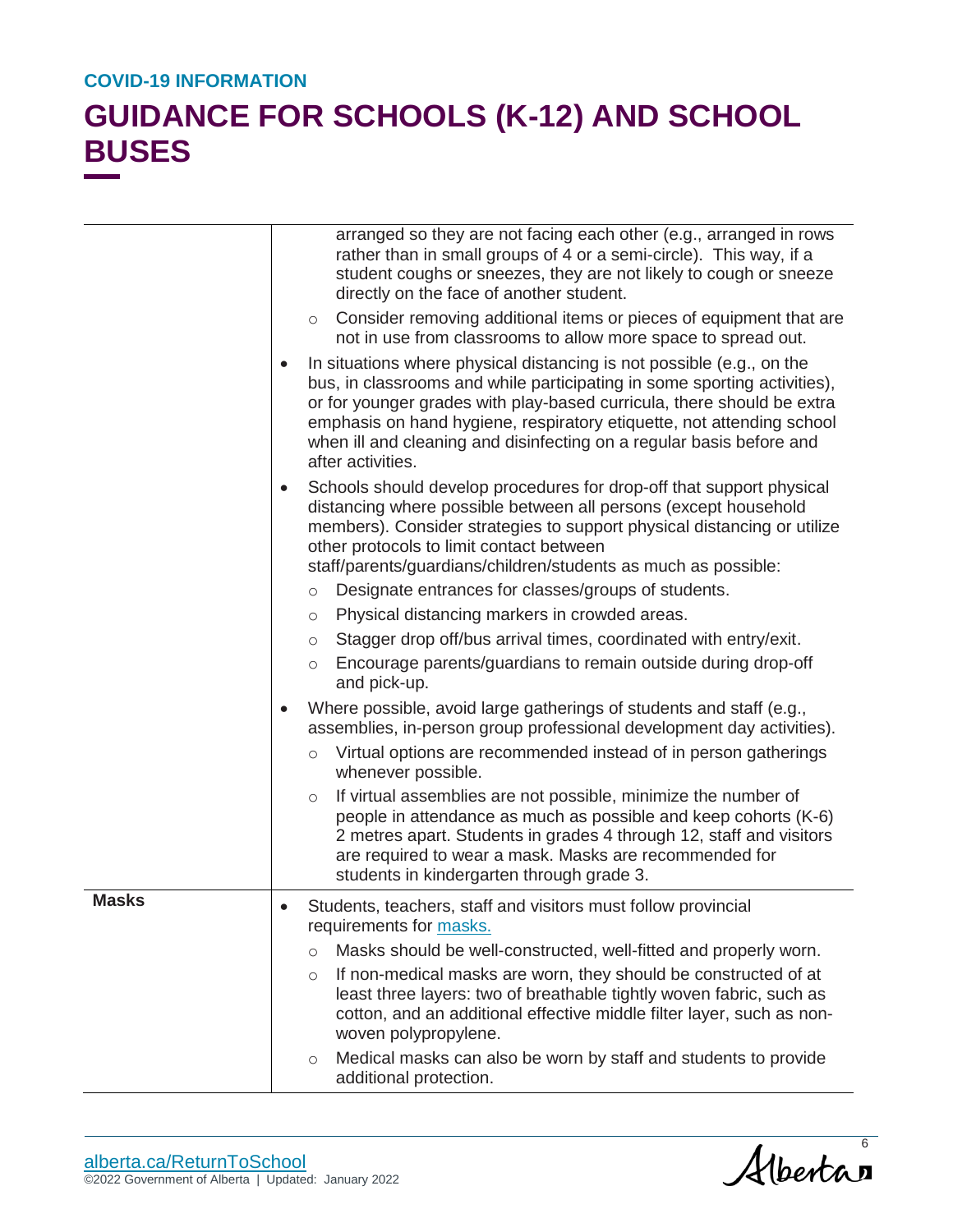| $\bullet$ | All students attending grades 4 through 12, staff members and visitors<br>are required to wear a mask while in indoor shared areas of school,<br>outside the classroom.                                                                                                                                                                                                                                               |
|-----------|-----------------------------------------------------------------------------------------------------------------------------------------------------------------------------------------------------------------------------------------------------------------------------------------------------------------------------------------------------------------------------------------------------------------------|
| $\bullet$ | Masks are also strongly recommended for students attending<br>kindergarten through grade 3.                                                                                                                                                                                                                                                                                                                           |
| $\bullet$ | Masks remain mandatory for all students, staff and visitors on a school<br>bus. Please see current CMOH orders for additional information.                                                                                                                                                                                                                                                                            |
| $\bullet$ | Although now strongly recommended, masks are not required while<br>students are seated in the classroom during instruction if students are<br>working quietly and desks are arranged so students are not facing<br>each other. If close contact between students, or students and<br>teachers/staff is going to occur as a result of classroom activities,<br>masks should be used for the duration of this activity. |
|           | A teacher/staff may remove a mask when alone at a workstation<br>$\circ$<br>and separated by at least two metres from all other persons.                                                                                                                                                                                                                                                                              |
|           | Face shields are not equivalent to non-medical face masks and offer<br>insufficient protection on their own. Other alternatives (e.g., neck<br>gaiters, buffs or bandanas) offer less protection than masks and are<br>therefore not recommended.                                                                                                                                                                     |
|           | Face shields may be worn in addition to a mask, at the discretion of<br>the individual. Staff may elect to wear a face shield or eye protection in<br>addition to a mask when completing personal care of students or when<br>staff are in close contact with students (i.e., symptomatic students<br>awaiting pick up by parents/guardians).                                                                         |
|           | Very few individuals may not be able to wear masks due to sensory or<br>health issues. It is important to comply with other personal<br>preventative practices such as frequent hand hygiene, physical<br>distancing and strict cohorting as much as possible.                                                                                                                                                        |
| $\bullet$ | Persons seeking a mask exception at a school should discuss their<br>request with the school administration.                                                                                                                                                                                                                                                                                                          |
| $\bullet$ | Exceptions to the mask requirement for students in grades 4 through<br>12, staff and all visitors include:                                                                                                                                                                                                                                                                                                            |
|           | Persons who are unable to place, use or remove a non-medical<br>O<br>face mask without assistance;                                                                                                                                                                                                                                                                                                                    |
|           | Persons unable to wear a non-medical face mask due to a mental<br>$\circ$<br>or physical concern or limitation;                                                                                                                                                                                                                                                                                                       |
|           | Persons consuming food or drink in designated areas;<br>$\circ$                                                                                                                                                                                                                                                                                                                                                       |
|           | Persons engaged in physical exercise;<br>$\circ$                                                                                                                                                                                                                                                                                                                                                                      |
|           | Persons seated at a desk or table within a classroom or place<br>$\circ$<br>where instruction is taking place and where the desks, tables and                                                                                                                                                                                                                                                                         |

Albertan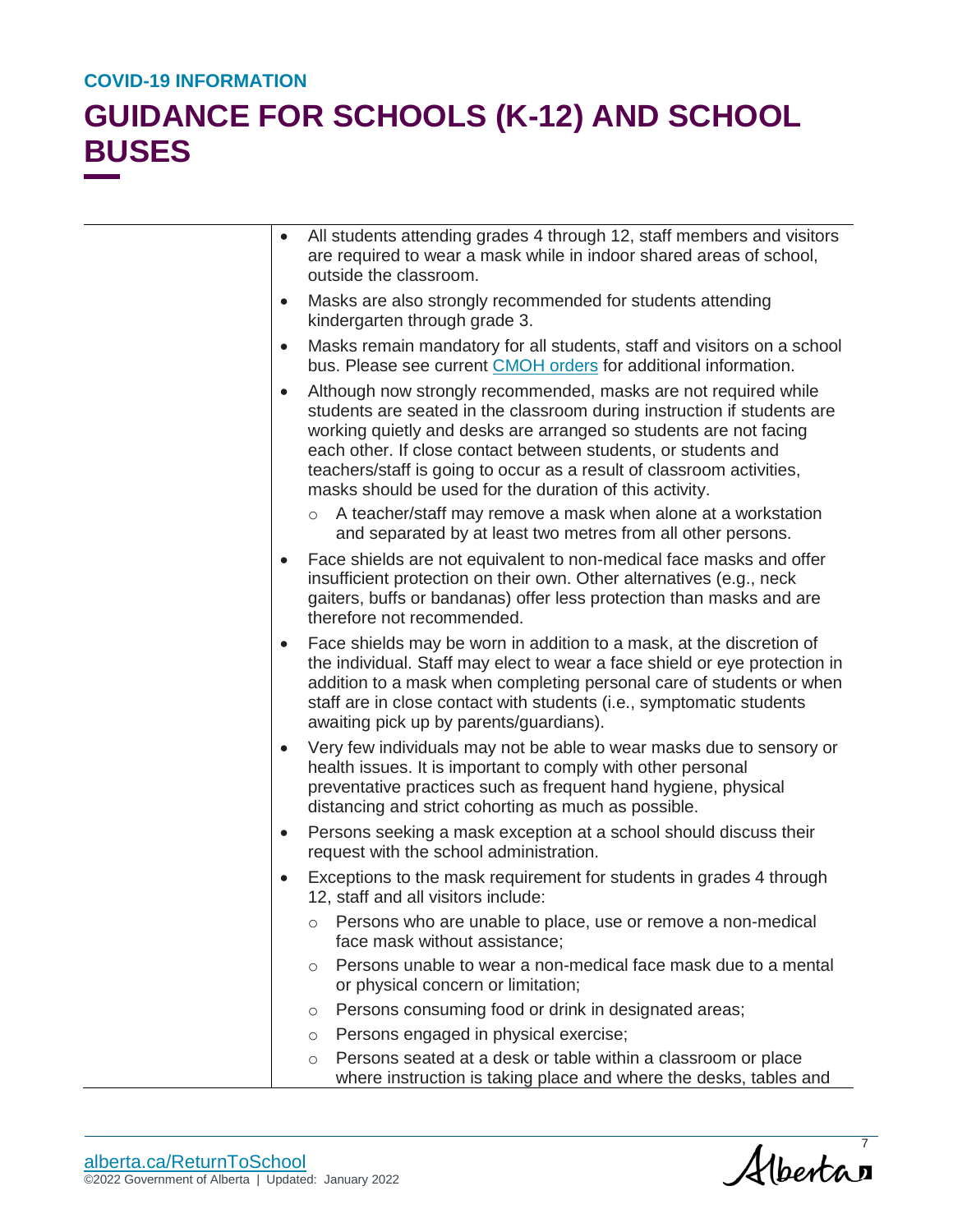|                    | chairs are arranged in a manner to prevent persons who are<br>seated from facing each other, and to allow the greatest possible<br>distance between seated persons;                                                                                                                                                                                                                                                                                                                                                                                                                                                                                                                                         |
|--------------------|-------------------------------------------------------------------------------------------------------------------------------------------------------------------------------------------------------------------------------------------------------------------------------------------------------------------------------------------------------------------------------------------------------------------------------------------------------------------------------------------------------------------------------------------------------------------------------------------------------------------------------------------------------------------------------------------------------------|
|                    | Persons providing or receiving care or assistance where a non-<br>$\circ$<br>medical face mask would hinder that caregiving or assistance, and                                                                                                                                                                                                                                                                                                                                                                                                                                                                                                                                                              |
|                    | Persons separated from every other person by a physical barrier.<br>$\circ$                                                                                                                                                                                                                                                                                                                                                                                                                                                                                                                                                                                                                                 |
|                    | School authorities may choose to implement more stringent masking<br>٠<br>requirements.                                                                                                                                                                                                                                                                                                                                                                                                                                                                                                                                                                                                                     |
|                    | School administrators/authorities should develop a plan to ensure that<br>$\bullet$<br>students who are hearing impaired or who rely on facial cues are able<br>to communicate with others in areas where masks are being worn, or<br>have their educational needs met when teachers are wearing masks in<br>the classroom. This may include the use of transparent masks. As with<br>other masks, it is important that transparent masks cover the nose and<br>mouth, as well as fit securely against the face.                                                                                                                                                                                            |
|                    | School staff should monitor for and address any discrimination or<br>$\bullet$<br>bullying associated with a student either wearing or not wearing a<br>mask.                                                                                                                                                                                                                                                                                                                                                                                                                                                                                                                                               |
|                    | Parents/guardians should be encouraged to help their children<br>$\bullet$<br>become comfortable with wearing a mask. Masks should not be worn<br>by anyone who is unable to remove the mask without assistance (e.g.,<br>due to age, ability or developmental status).                                                                                                                                                                                                                                                                                                                                                                                                                                     |
|                    | Schools should consult their designated Occupational Health and<br>$\bullet$<br>Safety department for mask-wearing policies and other personal<br>protective equipment policies for their staff.                                                                                                                                                                                                                                                                                                                                                                                                                                                                                                            |
| <b>Field Trips</b> | Off-site activities (e.g., field trips for group physical activity,<br>$\bullet$<br>performance activities and recreational activities that are part of the<br>curriculum) are not recommended at this time.                                                                                                                                                                                                                                                                                                                                                                                                                                                                                                |
|                    | If schools wish to continue with off-sites activities, they should follow<br>$\bullet$<br>the school guidance, as well as any sector-specific restrictions relevant<br>to the location of the field trip. This includes physical distancing, use of<br>masks, cohorting for students in kindergarten through grade 6, hand<br>hygiene, respiratory etiquette and enhanced cleaning and disinfection.<br>Individual classroom cohorts for students in kindergarten through<br>$\circ$<br>grade 6 should be maintained during transportation to and from<br>any external field trip site, as well as at the location of the field trip<br>site. If two cohorts share a bus, separate the cohorts by 2 metres. |
|                    | Organizations providing off-site activities should comply with<br>$\circ$<br>sector-specific restrictions, which may include use of the<br>Restrictions Exemption Program (REP). School groups accessing<br>facilities under REP (for the purposes of K-12 curriculum) are not                                                                                                                                                                                                                                                                                                                                                                                                                              |

Albertan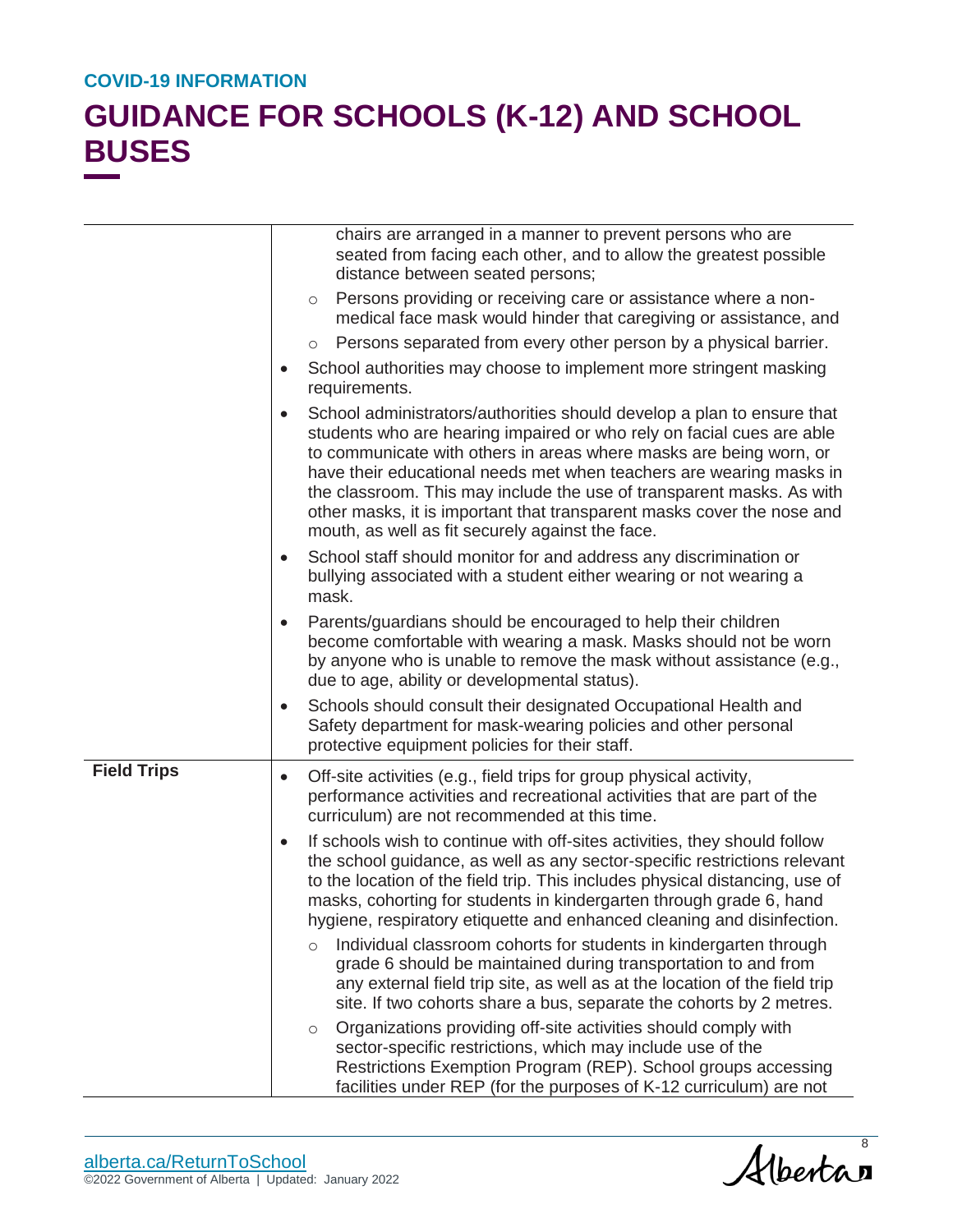|                                       |           | required to be screened as part of REP, however, facilities may<br>have their own requirements for entry.                                                                                                                                                                                                                                                                                                                                               |
|---------------------------------------|-----------|---------------------------------------------------------------------------------------------------------------------------------------------------------------------------------------------------------------------------------------------------------------------------------------------------------------------------------------------------------------------------------------------------------------------------------------------------------|
|                                       |           | An organization or facility should only host one classroom cohort at<br>$\circ$<br>a time, or should take clear steps to separate multiple groups to<br>ensure they do not use shared areas (e.g., lunch rooms).                                                                                                                                                                                                                                        |
|                                       |           | Organization or facility staff at the off-site activity must maintain<br>$\circ$<br>physical distancing of at least 2 metres from the visiting students<br>and staff.                                                                                                                                                                                                                                                                                   |
|                                       |           | Hold activities outdoors as much as possible.<br>$\circ$                                                                                                                                                                                                                                                                                                                                                                                                |
|                                       |           | Schools should develop procedures to address students or staff<br>$\circ$<br>developing symptoms during the field trip; plans should include a<br>designated area to isolate the ill individual, what extra supplies<br>may be needed (e.g., mask for the child, mask/face shield for the<br>individual attending to the child, etc.), how to notify a<br>parent/guardian and how the ill child will be transported home from<br>the off-site activity. |
|                                       | $\bullet$ | Schools must follow the CMOH orders as they relate to curriculum-<br>based educational activities and extra-curricular activities. For more<br>information about current restrictions, see the webpage for public<br>health actions.                                                                                                                                                                                                                    |
|                                       | $\bullet$ | In-school field trips may also occur. All visitors to the school are<br>expected to follow the public health measures that are in place for the<br>school.                                                                                                                                                                                                                                                                                              |
| <b>Performance</b><br><b>Activity</b> | $\bullet$ | Students are able to participate in a group performance activity (i.e.,<br>singing, dancing, playing instruments, theatre) as part of their<br>education program curriculum.                                                                                                                                                                                                                                                                            |
|                                       |           | Maintain 2 metres physical distancing between participating<br>$\circ$<br>students, where possible.                                                                                                                                                                                                                                                                                                                                                     |
|                                       |           | Singers and wind instrument musicians should keep 2 metres<br>$\circ$<br>away from other performers and individuals at all times.                                                                                                                                                                                                                                                                                                                       |
|                                       |           | Wind instruments should be equipped with a cover intended to<br>$\circ$<br>prevent droplet transmission.                                                                                                                                                                                                                                                                                                                                                |
|                                       |           | In indoor settings, groups should not sing or play wind instruments<br>O<br>for more than 30 minutes at a time, with a 10-minute break<br>afterwards to allow for air exchange in the room.                                                                                                                                                                                                                                                             |
|                                       |           | When performance activities involve singing, all singers, including<br>$\circ$<br>students in kindergarten through grade 3, are strongly encouraged<br>to wear masks when singing indoors.                                                                                                                                                                                                                                                              |
|                                       |           | As singing is a higher risk activity, students who have an exception<br>O<br>to masking can be provided with another musical part (e.g.,<br>percussion) or if the child will be singing, they should be alone in a                                                                                                                                                                                                                                      |

Albertas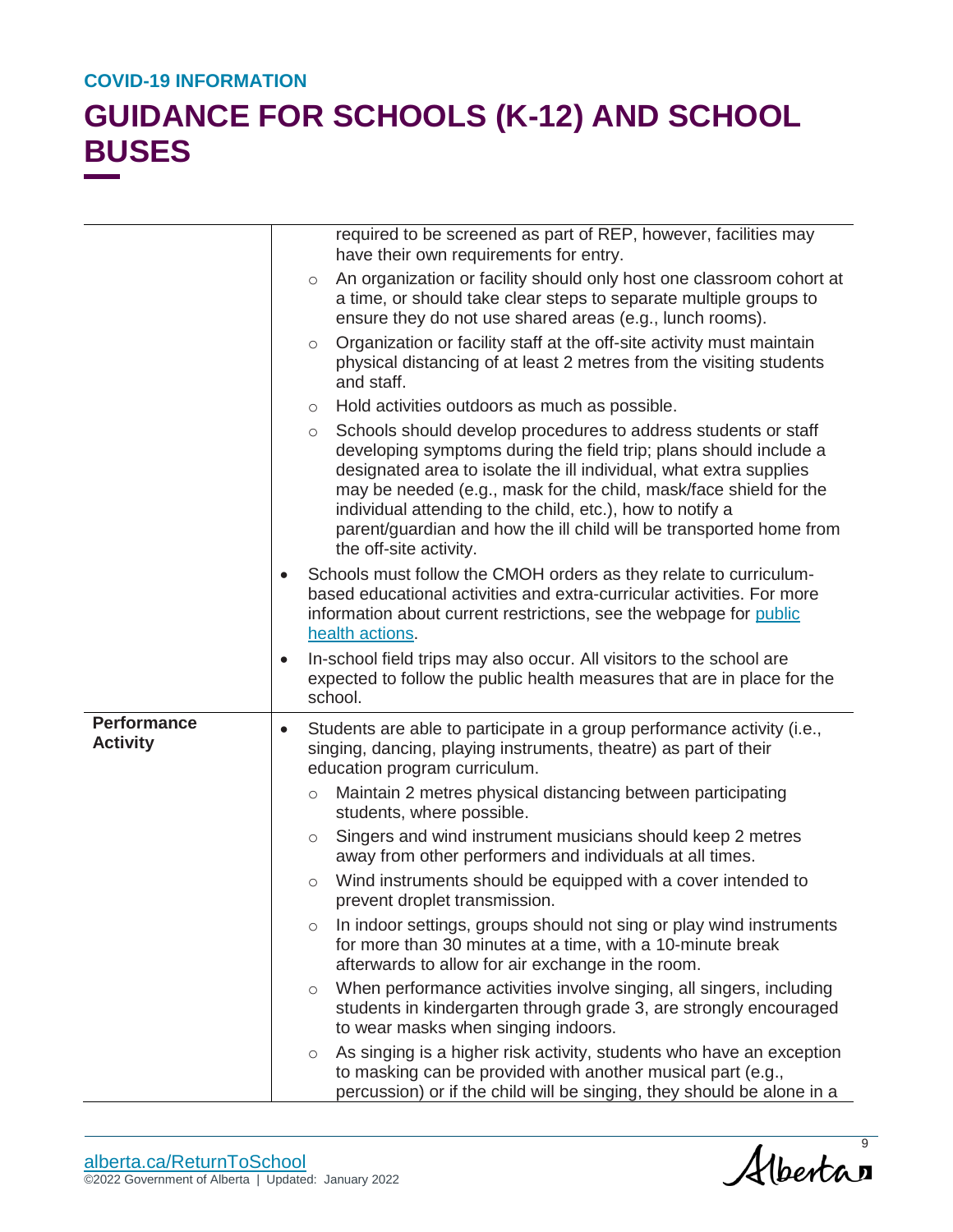|                          |           | dedicated space or room (e.g., a different classroom, using a<br>virtual video participation option).                                                                                                                                                                                                                                                                                                                                                |
|--------------------------|-----------|------------------------------------------------------------------------------------------------------------------------------------------------------------------------------------------------------------------------------------------------------------------------------------------------------------------------------------------------------------------------------------------------------------------------------------------------------|
|                          | $\bullet$ | Students are able to participate in an extracurricular performance<br>activity following the CMOH orders for general youth performance<br>activities. For more information about current restrictions, see the<br>webpage for public health actions.                                                                                                                                                                                                 |
|                          | $\bullet$ | All spectators and attendees must be masked.                                                                                                                                                                                                                                                                                                                                                                                                         |
|                          | $\bullet$ | It is recommended that at this time, school authorities limit<br>opportunities for spectating at school performance and sporting events<br>to reduce potential exposures to COVID-19, regardless of participation<br>in the Restrictions Exemption Program (REP).                                                                                                                                                                                    |
|                          | $\bullet$ | If spectating opportunities are offered, spectators at school-related<br>indoor performance activities held at the school (e.g.,<br>Christmas/Holiday concerts, recitals, etc.) are subject to the following<br>restrictions, unless they are participating in the REP:                                                                                                                                                                              |
|                          |           | Spectator attendance at indoor performance activities is limited to<br>$\circ$<br>1/3 fire code capacity, and;                                                                                                                                                                                                                                                                                                                                       |
|                          |           | Spectators must maintain 2 metres physical distance between<br>$\circ$<br>households. Individuals who live alone may sit with their two<br>designated close contacts.                                                                                                                                                                                                                                                                                |
|                          | $\bullet$ | Extra curricular school spectator events may choose to participate in<br>the REP. Please refer to the REP guidance document for more<br>information.                                                                                                                                                                                                                                                                                                 |
|                          |           | For greater clarity, activities related to the curriculum are not<br>$\circlearrowright$<br>eligible for REP.                                                                                                                                                                                                                                                                                                                                        |
| <b>Physical Activity</b> | $\bullet$ | Students are permitted to participate in group physical activity as part<br>of an education program curriculum (i.e., physical education class and<br>sports academy classes may occur). Participants must continue to<br>follow the school guidance regarding cohorting (kindergarten through<br>grade 6), physical distancing, hand hygiene and respiratory etiquette,<br>and use of non-medical masks when students are not physically<br>active. |
|                          |           | When possible, physical education should be done outside instead<br>$\circ$<br>of inside as the risk of transmission is higher in indoor settings.                                                                                                                                                                                                                                                                                                   |
|                          |           | For physical education classes, administrators and teachers<br>$\circ$<br>should, where possible, choose activities or sports that support<br>physical distancing and limit face-to-face activities (e.g., badminton<br>over wrestling).                                                                                                                                                                                                             |
|                          |           | Students are able to participate in an extracurricular physical activity<br>following the current CMOH orders for youth physical activity. For                                                                                                                                                                                                                                                                                                       |

Albertan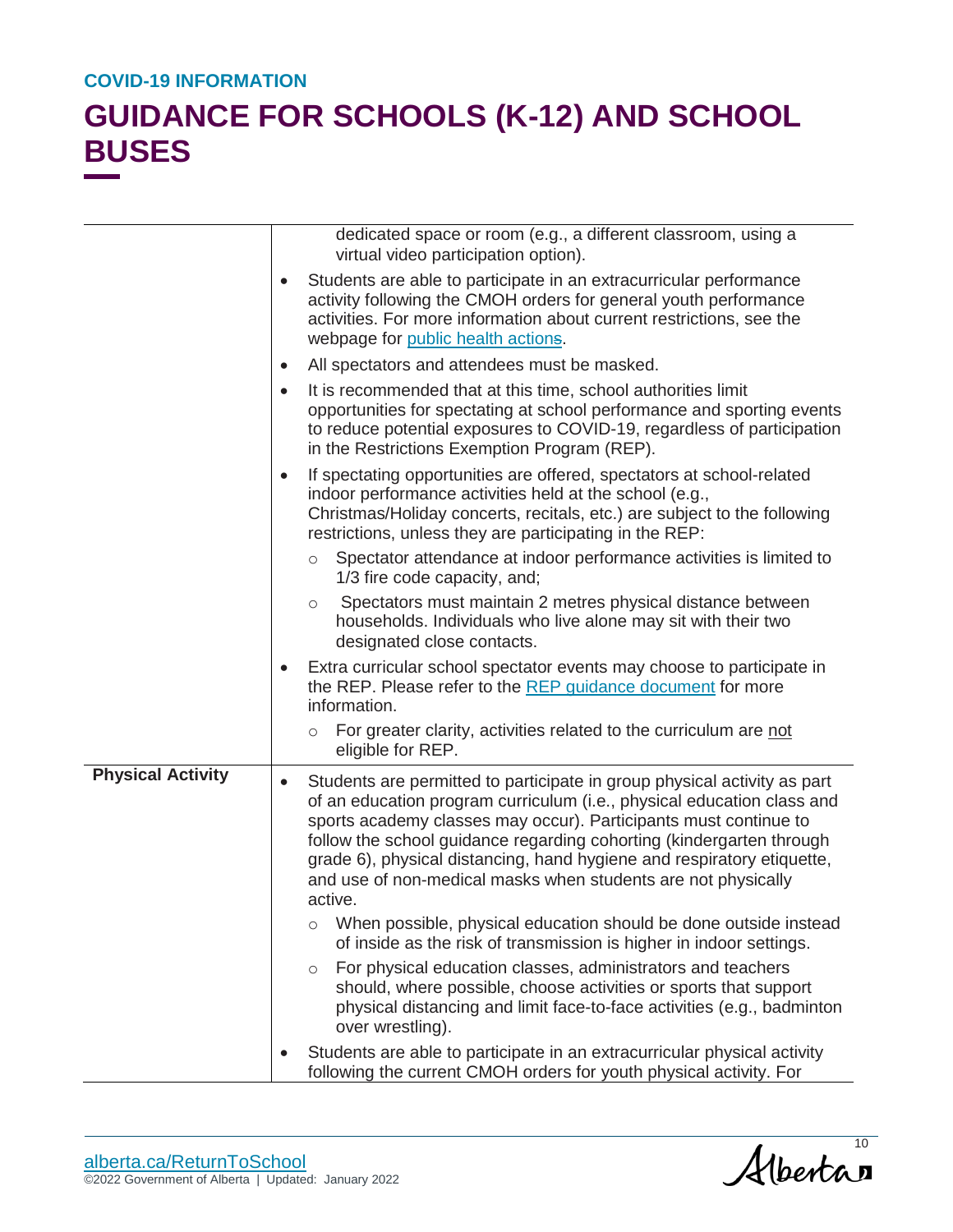|                                                                                  | more information about current restrictions, see the webpage for public<br>health actions.                                                                                                                                                                                                                                              |
|----------------------------------------------------------------------------------|-----------------------------------------------------------------------------------------------------------------------------------------------------------------------------------------------------------------------------------------------------------------------------------------------------------------------------------------|
|                                                                                  | It is recommended that school authorities limit extracurricular sport<br>$\bullet$<br>tournaments and inter-school games at this time, to reduce potential<br>exposures to COVID-19.                                                                                                                                                    |
|                                                                                  | Spectators and attendees must be masked (unless participating in the<br>$\bullet$<br>physical activity).                                                                                                                                                                                                                                |
|                                                                                  | It is recommended that at this time, school authorities limit<br>$\bullet$<br>opportunities for spectating at school performance and sporting events<br>to reduce potential exposures to COVID-19, regardless of participation<br>in the Restrictions Exemption Program (REP).                                                          |
|                                                                                  | If spectating opportunities are offered, spectators at school-related<br>$\bullet$<br>group physical activities held at the school (e.g., sports games,<br>tournaments) are subject to the following restrictions, unless they are<br>participating in the REP.                                                                         |
|                                                                                  | Spectator attendance at group physical activities is limited to 1/3<br>$\circ$<br>fire code capacity, and;                                                                                                                                                                                                                              |
|                                                                                  | Spectators must maintain 2 metres physical distance between<br>$\circ$<br>households. Individuals who live alone may sit with their two<br>designated close contacts.                                                                                                                                                                   |
|                                                                                  | Extra curricular school spectator events may choose to participate in<br>٠<br>REP. Please refer to the REP guidance document for more<br>information.                                                                                                                                                                                   |
|                                                                                  | For greater clarity, activities related to the curriculum are not<br>$\circ$<br>eligible for REP.                                                                                                                                                                                                                                       |
| <b>Expectations for</b><br><b>Visitors and Other</b><br><b>Service Providers</b> | Visitors and volunteers are required to follow the school policies such<br>$\bullet$<br>as physical distancing, hand hygiene, staying home when ill and<br>wearing a mask.                                                                                                                                                              |
| <b>Entering the School</b>                                                       | Parents/guardians can attend the school if they are required (e.g.,<br>$\bullet$<br>parents/guardians may drop off student lunches or other necessary<br>items as required).                                                                                                                                                            |
|                                                                                  | When a visitor, volunteer or service provider (including delivery drivers<br>$\bullet$<br>and independent contractors) enters the school they should be asked<br>to use the applicable checklist for their age group (Child Alberta Health<br>Daily Checklist or Adult Alberta Health Daily Checklist) before they<br>enter the school. |
|                                                                                  | If a visitor, volunteer or service provider answers YES to any of the<br>$\circ$<br>questions, the individual must not be admitted into the school.                                                                                                                                                                                     |
|                                                                                  | In the case of a delivery driver answering YES, the driver/school<br>$\circ$<br>will make alternate delivery arrangements.                                                                                                                                                                                                              |

Albertan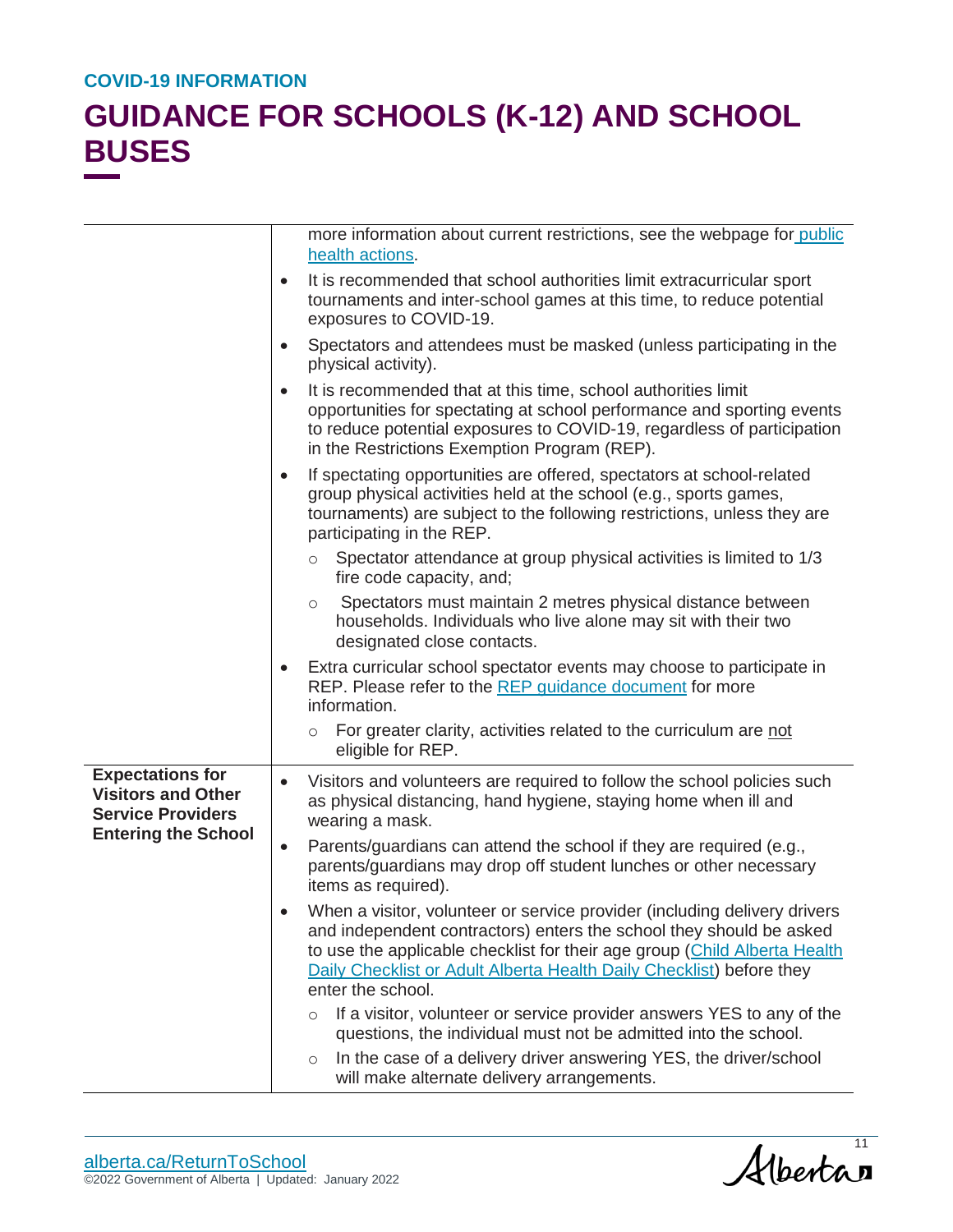| <b>Food Services</b>                   | $\bullet$ | Classes that teach food preparation may occur as long as students<br>follow general precautions, such as ensuring hand hygiene, respiratory<br>etiquette, wearing non-medical face masks, maintaining 2 metres<br>physical distancing (where possible) and avoiding handling common or<br>shared serving utensils or cookware. |
|----------------------------------------|-----------|--------------------------------------------------------------------------------------------------------------------------------------------------------------------------------------------------------------------------------------------------------------------------------------------------------------------------------|
|                                        |           | Any food prepared during a class that teaches food preparation<br>$\circ$<br>should be served by a designated person. Students should follow<br>physical distancing measures while eating and during food<br>preparation where possible.                                                                                       |
|                                        | $\bullet$ | Activities that involve the sharing of food items between students or<br>staff should not occur (e.g., pot luck, buffet-style service).                                                                                                                                                                                        |
|                                        | $\bullet$ | Parents/teachers can provide food/treats for a classroom if there is a<br>designated person serving the food and appropriate hand hygiene is<br>followed before and after eating. Please follow the school's policy for<br>parent-provided food.                                                                               |
|                                        | $\bullet$ | For classroom meals and snacks:                                                                                                                                                                                                                                                                                                |
|                                        |           | Pre-packaged meals or meals served by designated staff should<br>$\circ$<br>be the norm. No self-serve or family-style meal service should<br>occur.                                                                                                                                                                           |
|                                        |           | There should be no common food items (e.g., salt and pepper<br>$\circ$<br>shakers, ketchup bottle).                                                                                                                                                                                                                            |
|                                        |           | Designated staff should serve food items using utensils (not<br>$\circ$<br>fingers).                                                                                                                                                                                                                                           |
|                                        | $\bullet$ | For food service program (e.g., cafeteria) establishments:                                                                                                                                                                                                                                                                     |
|                                        |           | Group students in kindergarten through grade 6 in their cohorts for<br>$\circ$<br>meal breaks. Use alternate processes to reduce the numbers of<br>people dining together at one time.                                                                                                                                         |
|                                        |           | If a school is using a common lunchroom and staggering lunch<br>$\circ$<br>times, ensure that all surfaces of the tables and chairs (including<br>the underneath edge of the chair seat) are cleaned and disinfected<br>after each use.                                                                                        |
|                                        |           | Adapt other areas to serve as additional dining space to increase<br>O<br>spacing among persons in the same room.                                                                                                                                                                                                              |
|                                        |           | Do not use buffet-style self-serve. Instead, switch to pre-packaged<br>O<br>meals or meals served by staff.                                                                                                                                                                                                                    |
|                                        |           | Dispense cutlery, napkins and other items to students/children,<br>$\circ$<br>rather than allowing them to pick up their own items.                                                                                                                                                                                            |
| <b>Responding to</b><br><b>Illness</b> | $\bullet$ | Schools should have detailed plans for a rapid response if a student,<br>teacher, staff member or visitor becomes symptomatic while at school.<br>This includes:                                                                                                                                                               |

Albertan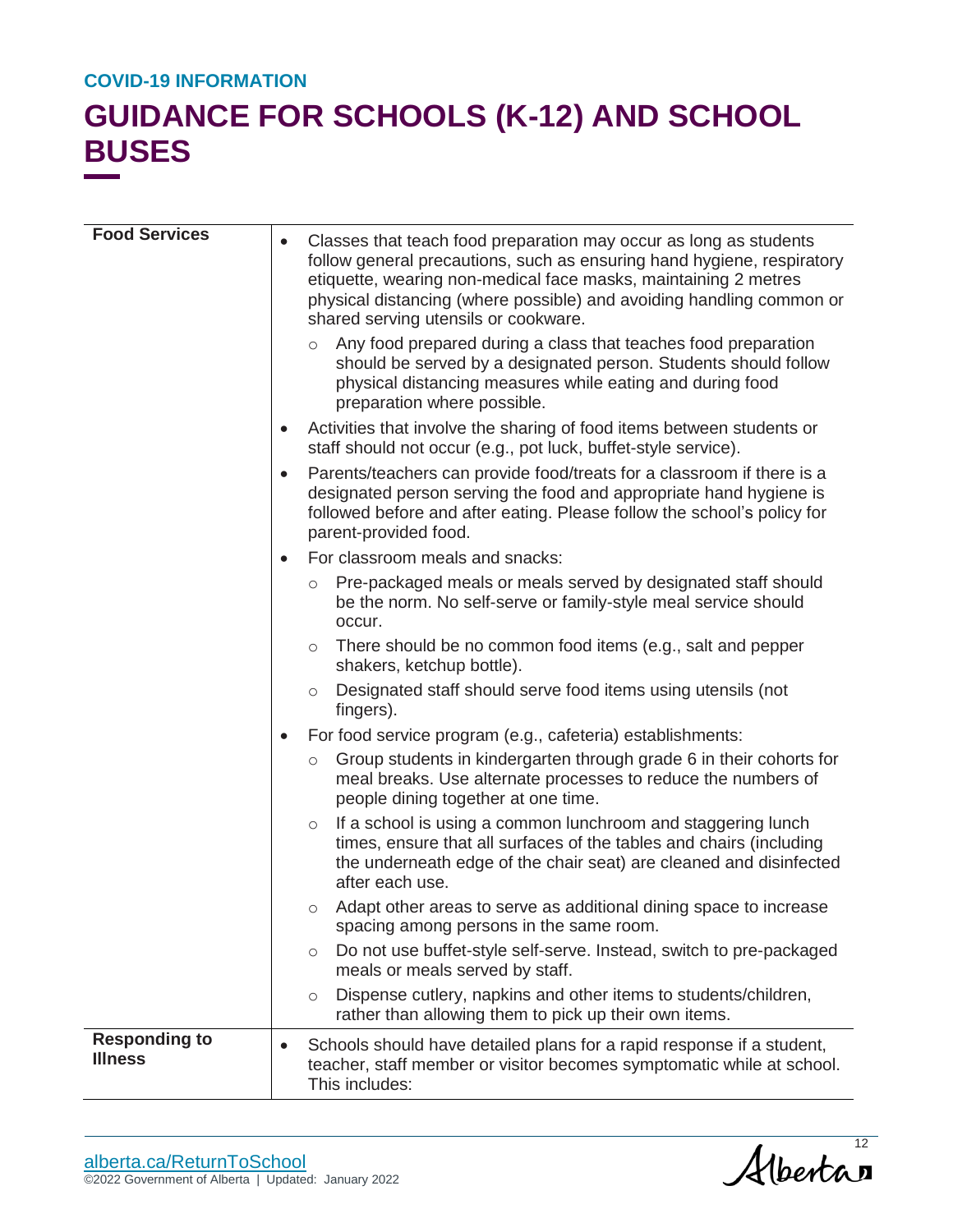|           | Sending home students or staff who are sick, where possible.<br>$\circ$                                                                                                                                                                                                                                                                                                                                                        |
|-----------|--------------------------------------------------------------------------------------------------------------------------------------------------------------------------------------------------------------------------------------------------------------------------------------------------------------------------------------------------------------------------------------------------------------------------------|
|           | Having a separate area for students and staff who are sick and<br>$\circ$<br>waiting to go home.                                                                                                                                                                                                                                                                                                                               |
|           | Ensuring that students and staff with respiratory illness symptoms<br>$\circ$<br>wear a medical mask continuously while in school setting.                                                                                                                                                                                                                                                                                     |
|           | Disinfecting areas and items touched by the sick student or staff<br>$\circ$<br>member.                                                                                                                                                                                                                                                                                                                                        |
|           | Staff members caring for an ill student should wear a medical mask<br>$\circ$<br>and may use a face shield or other eye protections, if available.                                                                                                                                                                                                                                                                             |
| $\bullet$ | Anyone with symptoms should isolate immediately, following AH<br>isolation guidance and orders, and can determine if COVID-19 testing<br>is necessary by accessing the AHS Online Self-Assessment Tool.<br>COVID-19 testing by AHS is currently limited to individuals in high-risk<br>settings or for those who are at high risk of severe outcomes.                                                                          |
| $\bullet$ | Rapid testing kits are available, and can be used on individuals to test<br>for COVID-19. Refer to rapid testing at home for more information.                                                                                                                                                                                                                                                                                 |
| $\bullet$ | Fully vaccinated students experiencing fever, cough, shortness of<br>breath or loss of sense of taste/smell must continue to isolate for 5<br>days from when their symptoms started or until they resolve,<br>whichever is longer. For more information on isolation please visit<br>alberta.ca/isolation.                                                                                                                     |
| $\bullet$ | For up to five days following their isolation, all fully vaccinated<br>individuals must wear masks whenever they are in a public place<br>and/or in the company of another person (no exceptions permitted).                                                                                                                                                                                                                   |
| $\bullet$ | Students who are not fully vaccinated experiencing fever, cough,<br>shortness of breath or loss of sense of taste/smell must continue to<br>isolate for 10 days from when their symptoms started or until they<br>resolve, whichever is longer. If they receive a negative test result, they<br>must continue to isolate until their symptoms resolve. For more<br>information on isolation please visit alberta.ca/isolation. |
| $\bullet$ | Please see Appendix B for management of adults and children who<br>are symptomatic and/or tested for COVID-19.                                                                                                                                                                                                                                                                                                                 |
|           | Proof of a negative COVID-19 test result is not necessary for a<br>student, teacher or staff member to return to school.                                                                                                                                                                                                                                                                                                       |
| $\bullet$ | It is strongly recommended that household contacts who are NOT fully<br>vaccinated, of COVID-19 cases, stay home for 14 days from the date<br>of last household exposure.                                                                                                                                                                                                                                                      |
|           | In addition, they should monitor for symptoms for 14 days from the<br>$\circ$<br>last day of household exposure, and if they develop any<br>symptoms, should isolate and complete the AHS Self-Assessment<br>tool to determine if they need to be tested for COVID-19. For more                                                                                                                                                |

Albertan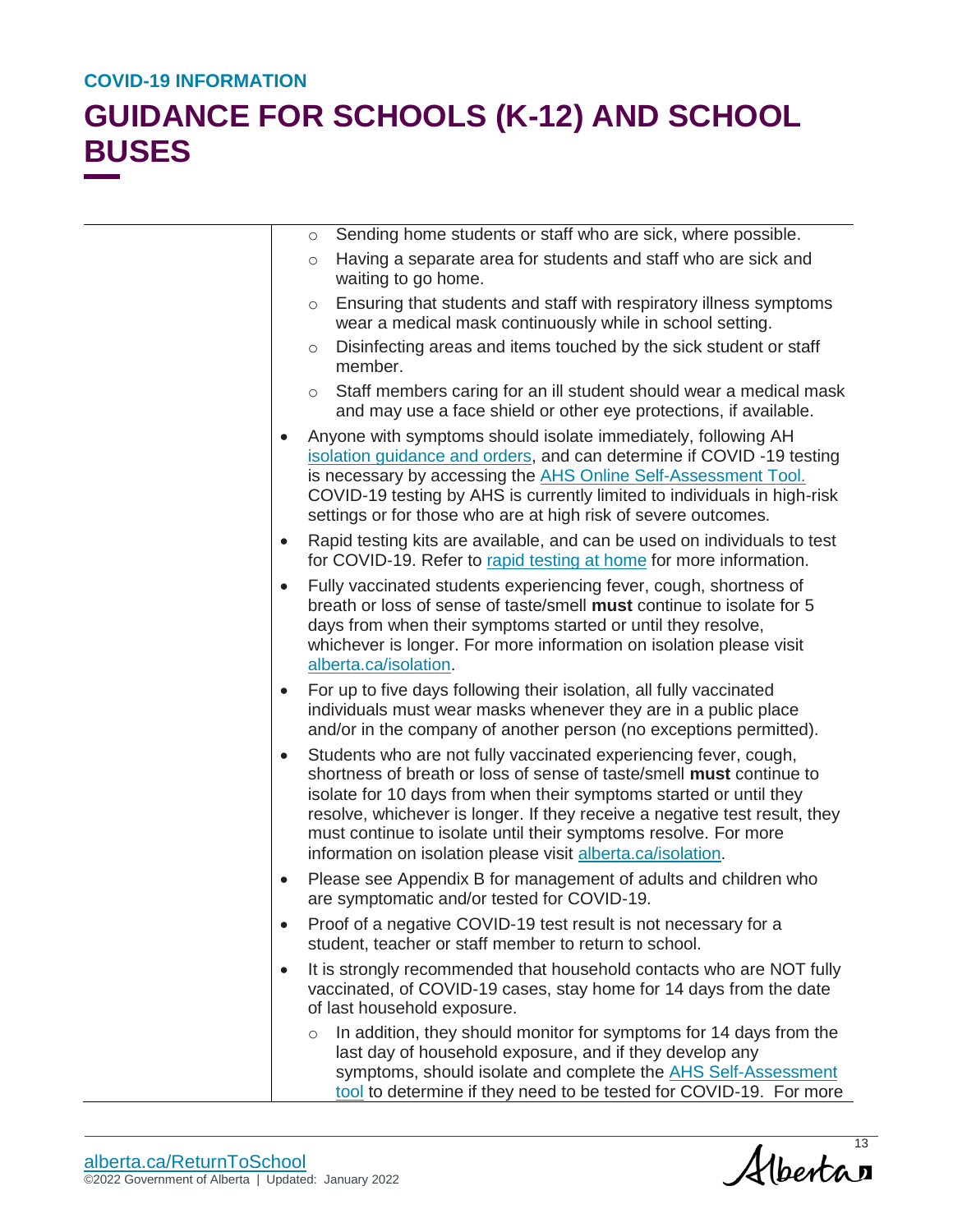|                                                                                |           | information on isolation requirements for people with symptoms,<br>please visit alberta.ca/isolation.                                                                                                                                                                                                             |
|--------------------------------------------------------------------------------|-----------|-------------------------------------------------------------------------------------------------------------------------------------------------------------------------------------------------------------------------------------------------------------------------------------------------------------------|
| <b>Student</b><br><b>Transportation</b><br>(Including School<br><b>Buses</b> ) | $\bullet$ | Parents and children/students should not be in the pick-up area or<br>enter the bus if they have symptoms of COVID-19.                                                                                                                                                                                            |
|                                                                                | $\bullet$ | Bus drivers should be provided with a protective zone, which may<br>include:<br>2 metre physical distance;<br>$\circlearrowright$<br>Physical barrier;<br>$\circ$<br>Mask; or<br>$\circ$<br>Other.<br>$\circ$                                                                                                     |
|                                                                                | $\bullet$ | Students should be assigned seats. Students who live in the same<br>household should be seated together.                                                                                                                                                                                                          |
|                                                                                | $\bullet$ | Masks remain mandatory for all students, teachers, staff members and<br>visitors on school buses and publicly accessible transit, such as<br>municipal buses, taxis and ride-shares. School<br>administrators/authorities must comply with current CMOH orders<br>regarding masking requirements on school buses. |
|                                                                                | $\bullet$ | Schools/bus companies should develop procedures for student<br>loading, unloading and transfers that support physical distancing of 2<br>metres between all persons (except household members), when<br>possible and may include:                                                                                 |
|                                                                                |           | Children/students start loading from the back seats to the front of<br>$\circ$<br>bus.                                                                                                                                                                                                                            |
|                                                                                |           | Where feasible, limit the number of students per bench unless from<br>$\circ$<br>the same household.                                                                                                                                                                                                              |
|                                                                                |           | Students from the same household may share seats.<br>$\circ$                                                                                                                                                                                                                                                      |
|                                                                                |           | Students start unloading from the front seats to the back of bus.<br>$\circ$                                                                                                                                                                                                                                      |
|                                                                                |           | If there are students from two schools on the same bus, it is<br>$\circ$<br>recommended to keep students from each school separated by 2<br>metres (3 rows) if possible.                                                                                                                                          |
|                                                                                |           | A child who becomes symptomatic during the bus trip should be<br>provided a mask if they are not already wearing one. The driver should<br>contact the school to make the appropriate arrangements to pick up<br>the child/student (see Responding to Illness above).                                             |
|                                                                                | $\bullet$ | School bus cleaning and records:                                                                                                                                                                                                                                                                                  |
|                                                                                |           | Choose a disinfectant that has a Drug Identification Number (DIN)<br>$\circ$<br>and a broad-spectrum virucidal claim OR a virucidal claim against<br>non-enveloped viruses or coronaviruses and use it according to the<br>manufacturer's instructions. More information is available in the                      |

Albertan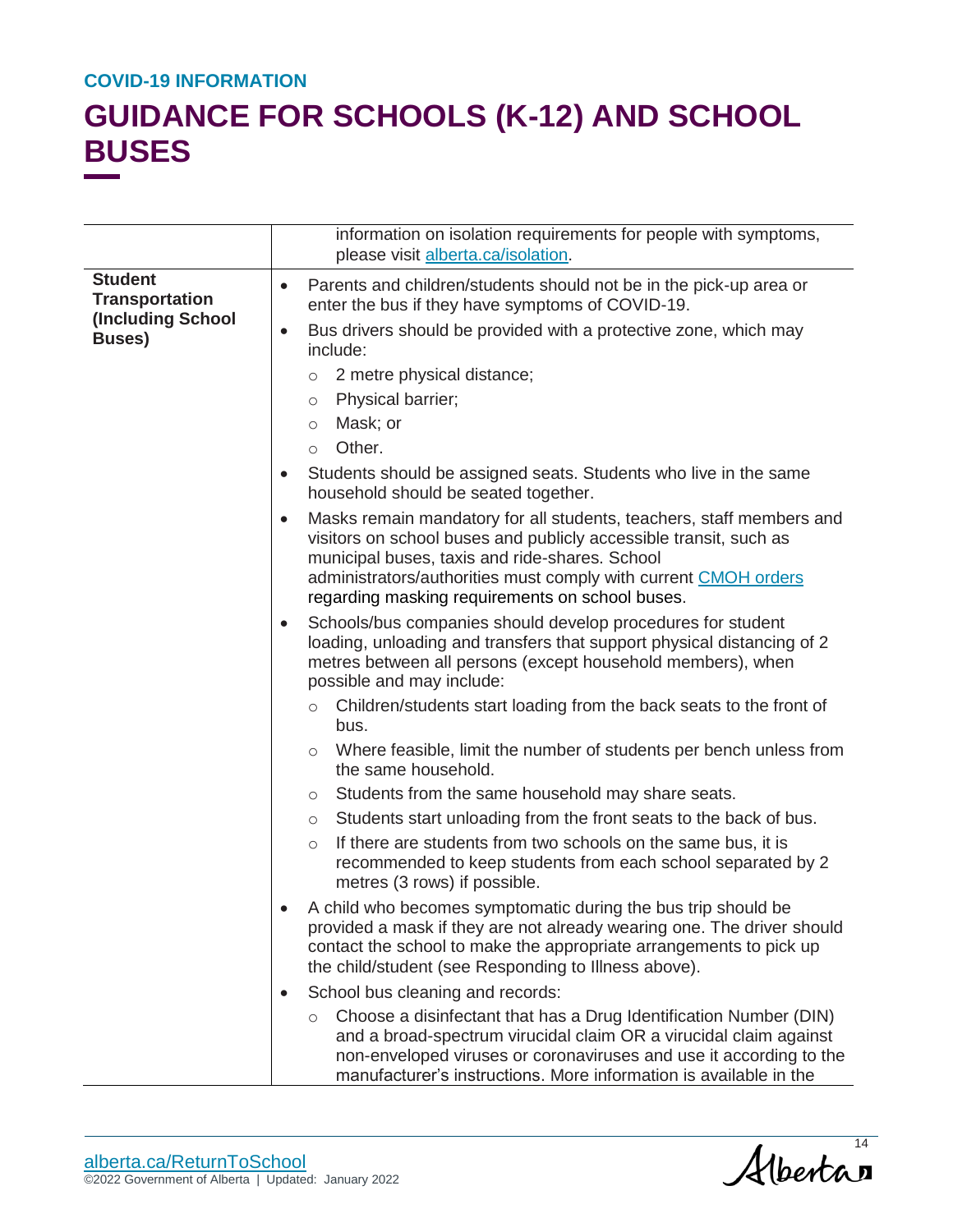|                                                  | <b>AHS COVID-19 public health recommendations for environmental</b><br>cleaning of public facilities.                                                                                                                                                                                                                                                |
|--------------------------------------------------|------------------------------------------------------------------------------------------------------------------------------------------------------------------------------------------------------------------------------------------------------------------------------------------------------------------------------------------------------|
|                                                  | Increase frequency of cleaning and disinfection of high-touch<br>$\circ$<br>surfaces, such as door handles, window areas, rails, steering<br>wheel, mobile devices and GPS prior to each run.                                                                                                                                                        |
|                                                  | It is recommended that vehicle cleaning logs be kept.<br>$\circ$                                                                                                                                                                                                                                                                                     |
|                                                  | Students and staff should be discouraged from carpooling unless they<br>are from the same household. If carpooling is necessary, limit the<br>number of people in the vehicle to maintain as much physical distance<br>as possible and ensure all occupants wear masks and practice hand<br>hygiene.                                                 |
| <b>Work Experience</b>                           | Work experience is permitted as long as the risk of infection is<br>$\bullet$<br>mitigated for all participants.                                                                                                                                                                                                                                     |
|                                                  | If the work experience placement is in a workplace, the child/student is<br>$\bullet$<br>expected to follow health rules set out by the workplace which should<br>comply with the General Operational Guidance and any applicable<br>sector-specific guidance.                                                                                       |
| <b>International</b><br><b>Students/Programs</b> | International travel programs and international education programs in<br>$\bullet$<br>Alberta must follow current public health orders and local restrictions.                                                                                                                                                                                       |
|                                                  | Individuals who have traveled from outside of Canada are provided<br>$\bullet$<br>with specific instructions and requirements at the border. They are to<br>follow the Government of Canada Travel, Testing, Quarantine and<br>Borders instructions, including any requirements for exempt travelers<br>related to attending high-risk environments. |
|                                                  | School administrators/authorities are not expected to be assessing<br>$\bullet$<br>students for following requirements set out by the federal Quarantine<br>Act.                                                                                                                                                                                     |
|                                                  | Students/families are not required to provide proof of vaccination<br>$\bullet$<br>status for school administrators/authorities.                                                                                                                                                                                                                     |
|                                                  | Providing school administrators with proof of a negative test result<br>$\bullet$<br>after arrival in Canada is not required to attend school.                                                                                                                                                                                                       |
| <b>Compliance</b>                                | Concerns with individuals not complying with school protocols should<br>be directed to the school principal, the school authority central office or<br>Alberta Education.                                                                                                                                                                            |
|                                                  | School administrators and school authorities who have concerns, need<br>$\bullet$<br>specific guidance or have questions about how to apply the measures<br>outlined in the guidance document may contact AHS Environmental<br>Public Health in their zone for assistance.                                                                           |
|                                                  | Concerns identified by AHS should be discussed with the school<br>٠<br>administration. Concerns that cannot be resolved through this process                                                                                                                                                                                                         |

Albertan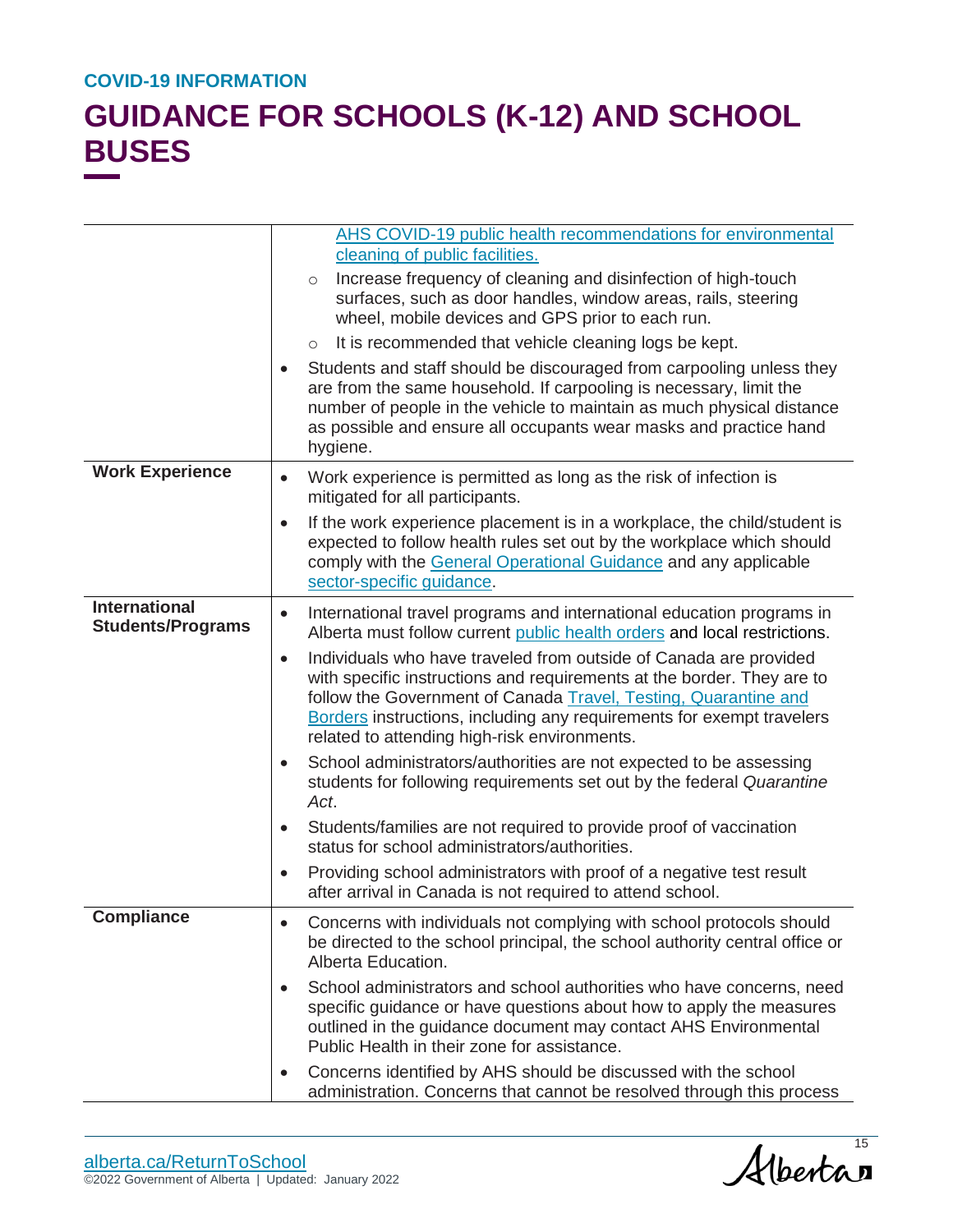| should be directed to Alberta Health, who may bring forward to Alberta |
|------------------------------------------------------------------------|
| Education as appropriate.                                              |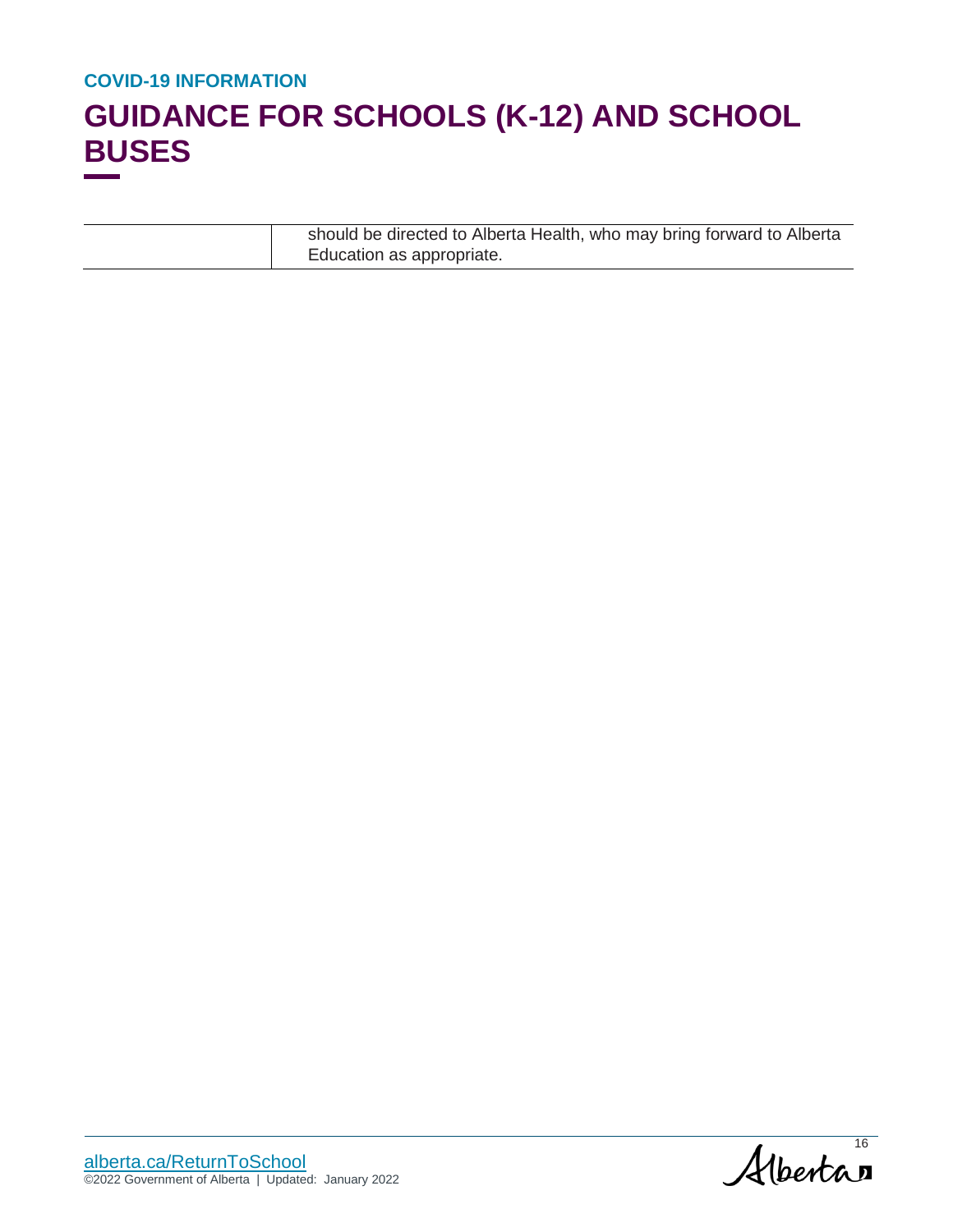### **GUIDANCE FOR SCHOOLS (K-12) AND SCHOOL BUSES**

# Appendix A: Environmental Public Health **Contacts**

#### **Alberta Health Services**

*Portal link: <https://ephisahs.albertahealthservices.ca/create-case/>*

| <b>ZONE</b>          | <b>CONTACT EMAIL ADDRESS</b>            | <b>PHONE NUMBERS FOR</b><br><b>MAIN OFFICE</b> |
|----------------------|-----------------------------------------|------------------------------------------------|
| Calgary Zone         | calgaryzone.environmentalhealth@ahs.ca  | Calgary<br>403-943-2288                        |
| <b>Central Zone</b>  | centralzone.environmentalhealth@ahs.ca  | <b>Red Deer</b><br>403-356-6366                |
| <b>Edmonton Zone</b> | edmontonzone.environmentalhealth@ahs.ca | Edmonton<br>780-735-1800                       |
| North Zone           | northzone.environmentalhealth@ahs.ca    | <b>Grande Prairie</b><br>780-513-7517          |
| South Zone           | she.southzoneeph@ahs.ca                 | Lethbridge<br>403-388-6689                     |

#### **Indigenous Services Canada – First Nations and Inuit Health Branch**

| <b>OFFICE</b> | <b>REGULAR BUSINESS HOURS</b>      |              |  |
|---------------|------------------------------------|--------------|--|
|               | $8:00$ AM $-$ 4:00 PM              |              |  |
| Edmonton      | <b>Environmental Public Health</b> | 780-495-4409 |  |
| Tsuut'ina.    | <b>Environmental Public Health</b> | 403-299-3939 |  |

Albertan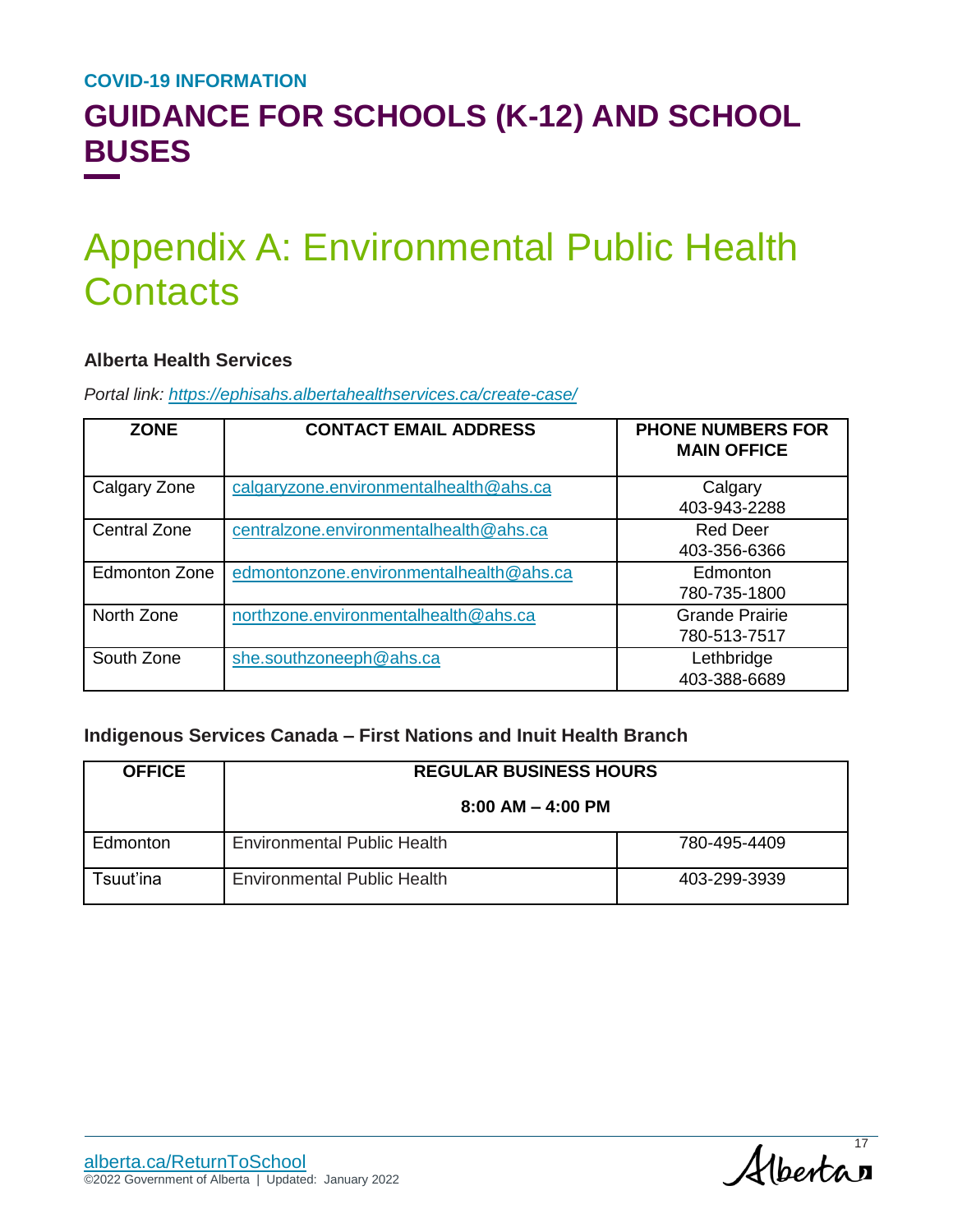## **GUIDANCE FOR SCHOOLS (K-12) AND SCHOOL BUSES**

# Appendix B: Management of Individuals who are Symptomatic and/or Tested for COVID-19

| <b>Symptoms</b> | <b>COVID-19</b><br><b>Test Result:</b>              | <b>Management of Individual:</b>                                                                                                                                                                                                                                                                                                                                                                                                                  |
|-----------------|-----------------------------------------------------|---------------------------------------------------------------------------------------------------------------------------------------------------------------------------------------------------------------------------------------------------------------------------------------------------------------------------------------------------------------------------------------------------------------------------------------------------|
| Symptomatic     | Positive<br>PCR test or<br>rapid take-<br>home test | Fully vaccinated staff (i.e. staff who have received the<br>$\bullet$<br>complete vaccine series for COVID-19 and it has been 14<br>days after the second dose in a two dose series, or one dose<br>in a one dose series (i.e. Janssen vaccine)) or student (2<br>doses of mRNA vaccine): Isolate for 5 days from the start of<br>symptoms or until they resolve, whichever is longer, if symptoms<br>are not related to a pre-existing condition |
|                 |                                                     | For up to five days following their isolation, all fully vaccinated<br>individuals must wear masks whenever they are in a public<br>place and/or in the company of another person (no<br>exceptions permitted). If schools find this operationally<br>challenging to accommodate, the consistent use of a 10 day<br>absence prior to return, for both immunized and non-<br>immunized cases, is an acceptable approach.                           |
|                 |                                                     | Not fully vaccinated: Isolate for 10 days from the start of symptoms<br>or until they resolve, whichever is longer, if symptoms are not related<br>to a pre-existing condition.                                                                                                                                                                                                                                                                   |
|                 | Negative<br>PCR test                                | Fully vaccinated staff (i.e. staff who have received the complete<br>vaccine series for COVID-19 and it has been 14 days after the<br>second dose in a two dose series, or one dose in a one dose<br>series (i.e. Janssen vaccine)) or student (2 doses of mRNA<br>vaccine): Stay home until symptoms resolve, before cautiously<br>resuming normal activities.                                                                                   |
|                 |                                                     | Not fully vaccinated: Stay home until symptoms resolve, if<br>symptoms are not related to a pre-existing condition, before<br>cautiously resuming normal activities.                                                                                                                                                                                                                                                                              |
|                 | Negative<br>rapid take-<br>home test                | NOTE: A negative test result does not rule out infection. Continue<br>monitoring your symptoms and following public health guidelines.                                                                                                                                                                                                                                                                                                            |
|                 |                                                     | Isolate immediately for 24 hours.                                                                                                                                                                                                                                                                                                                                                                                                                 |

Alberta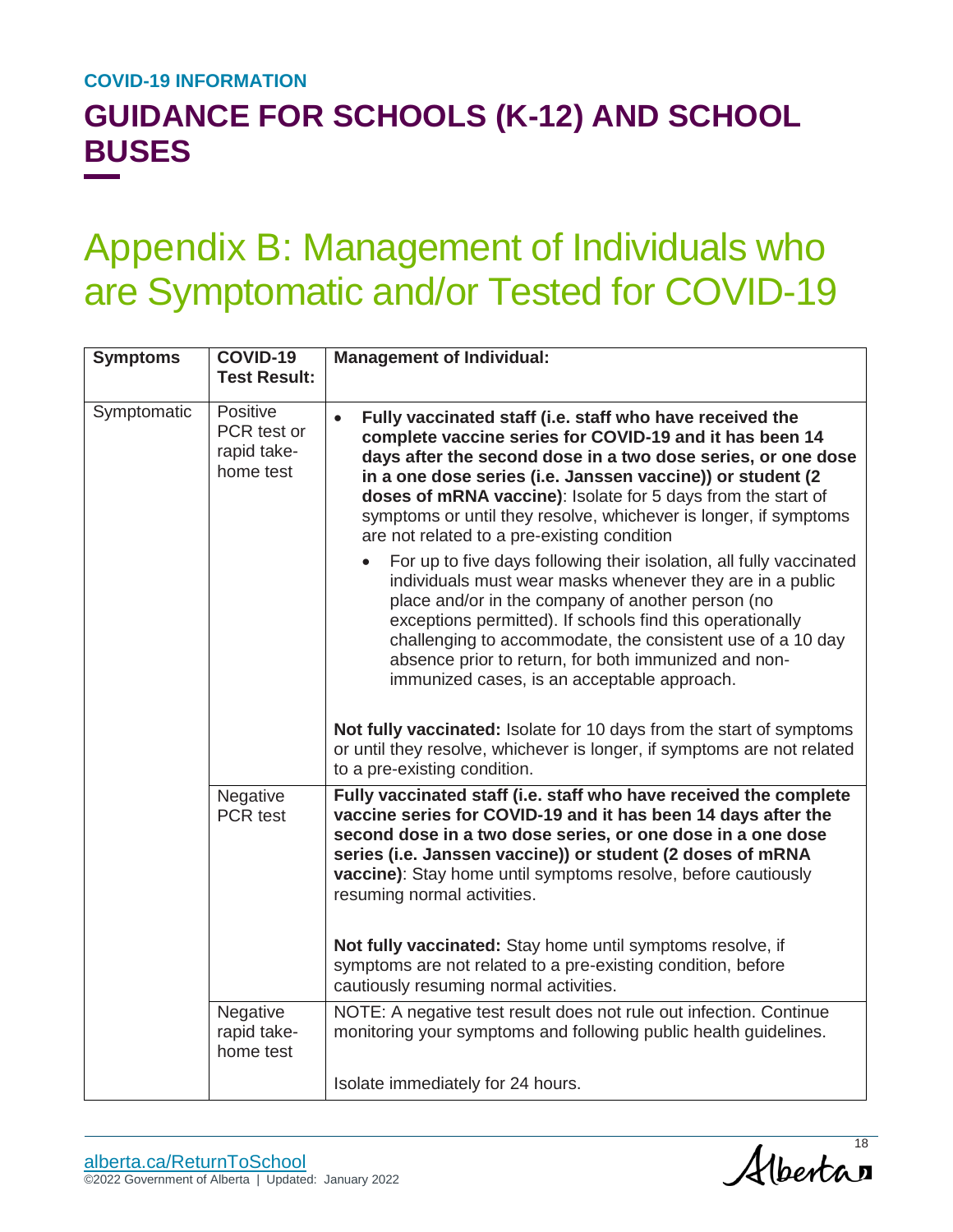| <b>Symptoms</b> | COVID-19<br><b>Test Result:</b> | <b>Management of Individual:</b>                                                                                                                                                                                                                                                                                                                                                                                                                                                                                                                                                                                                                                                                                                                          |
|-----------------|---------------------------------|-----------------------------------------------------------------------------------------------------------------------------------------------------------------------------------------------------------------------------------------------------------------------------------------------------------------------------------------------------------------------------------------------------------------------------------------------------------------------------------------------------------------------------------------------------------------------------------------------------------------------------------------------------------------------------------------------------------------------------------------------------------|
|                 |                                 | Take second rapid test in 24-48 hours:<br>If negative, continue isolating until symptoms resolve before<br>$\bullet$<br>cautiously resuming normal activities.<br>If positive, continue isolation:<br>Fully vaccinated: 5 days or until symptoms resolve,<br>$\circ$<br>whichever is longer, plus 5 days of wearing a mask at all<br>times whenever they are in public place and/or in the<br>company of another person (no exceptions permitted). If<br>schools find this operationally challenging to<br>accommodate, the consistent use of a 10 day absence<br>prior to return, for both immunized and non-immunized<br>cases, is an acceptable approach<br>Not fully vaccinated: 10 days or until symptoms resolve,<br>$\circ$<br>whichever is longer |
|                 | Not tested                      | Student: If symptoms include fever, cough, shortness of breath or<br>loss of sense of taste/smell, follow instructions for symptomatic<br>positive above.<br>Adult: If symptoms include fever, cough, shortness of breath, sore<br>throat, loss of taste/smell or runny nose, follow instructions for<br>symptomatic positive above.                                                                                                                                                                                                                                                                                                                                                                                                                      |
|                 |                                 | Student: If other symptoms (chills, sore throat/painful swallowing,<br>runny nose/congestion, feeling unwell/fatigued,<br>nausea/vomiting/diarrhea, unexplained loss of appetite, muscle/joint<br>aches, headache or conjunctivitis):                                                                                                                                                                                                                                                                                                                                                                                                                                                                                                                     |
|                 |                                 | • ONE symptom: stay home, monitor for 24h. If improves, return<br>when well enough to go (testing not necessary).<br>TWO symptoms OR ONE symptom that persists or worsens:<br>$\bullet$<br>Stay home until symptom(s) resolve                                                                                                                                                                                                                                                                                                                                                                                                                                                                                                                             |
|                 |                                 | Adult: If other symptoms, stay home until symptoms resolve.                                                                                                                                                                                                                                                                                                                                                                                                                                                                                                                                                                                                                                                                                               |
| Asymptomatic    | Positive<br>PCR test            | Fully vaccinated staff (i.e. staff who have received the complete<br>vaccine series for COVID-19 and it has been 14 days after the<br>second dose in a two dose series, or one dose in a one dose<br>series (i.e. Janssen vaccine)) or student (2 doses of mRNA<br>vaccine): Isolate for 5 days from the collection date of the swab or<br>from the date when the PCR test was completed.<br>For up to five days following their isolation, all fully vaccinated                                                                                                                                                                                                                                                                                          |
|                 |                                 | individuals must wear masks whenever they are in a public                                                                                                                                                                                                                                                                                                                                                                                                                                                                                                                                                                                                                                                                                                 |

Albertan